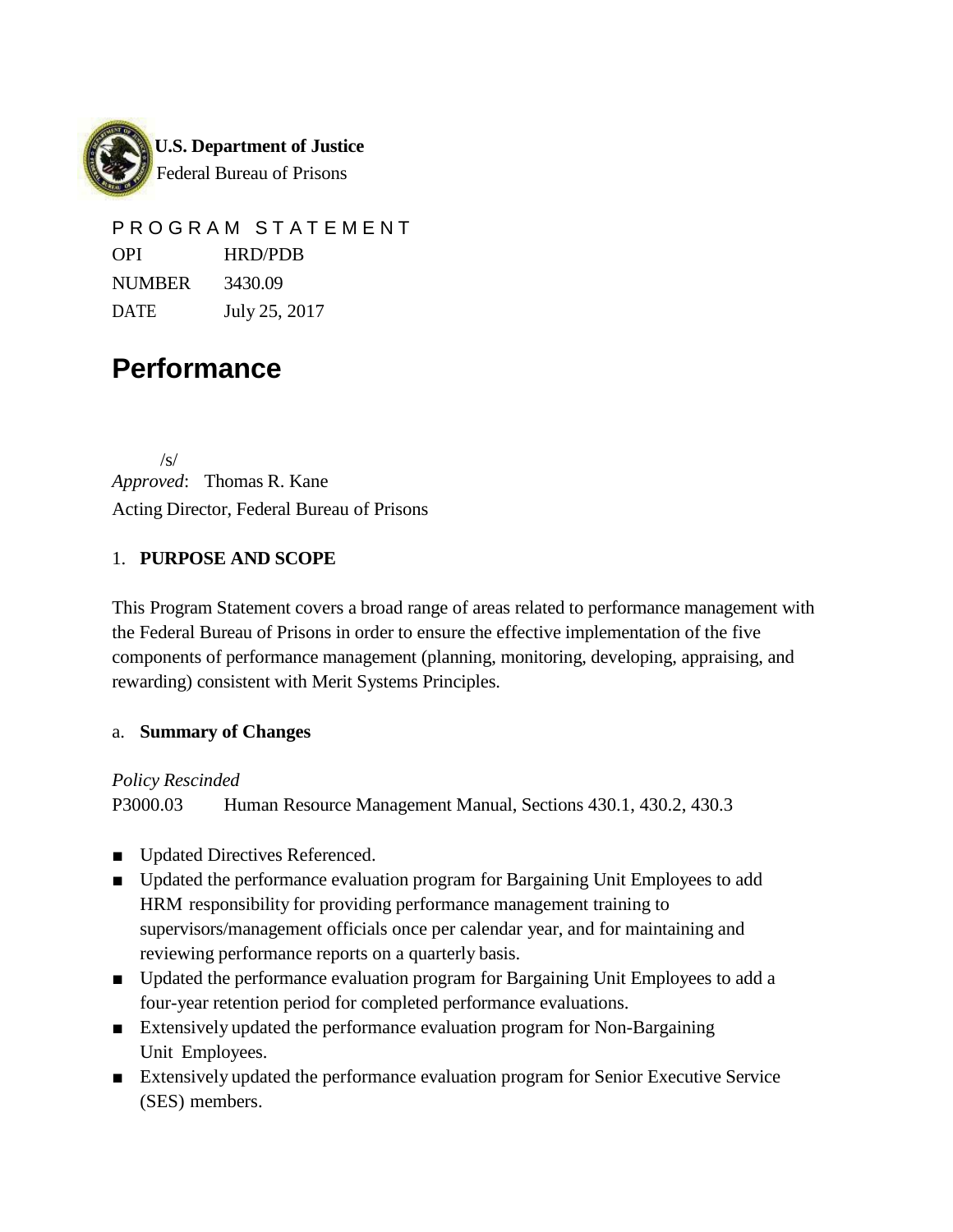- b. **Program Objectives.** The expected results of this program are:
- Supervisor-employee relationships and communications will be strengthened.
- Employees will be informed of work requirements and standards.
- Employee accomplishments and good work will be recognized, and work deficiencies will be identified and corrected.

c. **Institution Supplement**. None required. Should local facilities make any changes outside the required changes in the national policy or establish any additional local procedures to implement the national policy, the local Union may invoke to negotiate procedures or appropriate arrangements.

#### **REFERENCES**

#### *Program Statements*

| P3451.05 | Awards Program, Incentive Awards (10/28/2016) |
|----------|-----------------------------------------------|
| P3906.22 | Employee Development Manual (4/30/2015)       |

#### *ACA Standards*

(see the Program Statement **Directives Management Manual**, sections 2.5 and 10.3)

- American Correctional Association Standards for Adult Correctional Institutions, 4th Edition: 4-4048, 4-4059, 4-4064
- American Correctional Association Performance Based Standards for Adult Local Detention Facilities, 4th Edition: 4-ALDF-7E-01, 4-ALDF-7E-04
- American Correctional Association Standards for Administration of Correctional Agencies, 2nd Edition: 2-CO-1C-01, 2-CO-1C-02, 2-CO-1C-15, 2-CO-1C-21
- American Correctional Association Standards for Correctional Training Academies: 1-CTA-1C-01, 1-CTA-1C-08

#### *BOP Forms*

BP-A0367 Employee Performance Appraisal

#### *Records Retention*

Requirements and retention guidance for records and information applicable to this program are available in the Records and Information Disposition Schedule (RIDS) on Sallyport.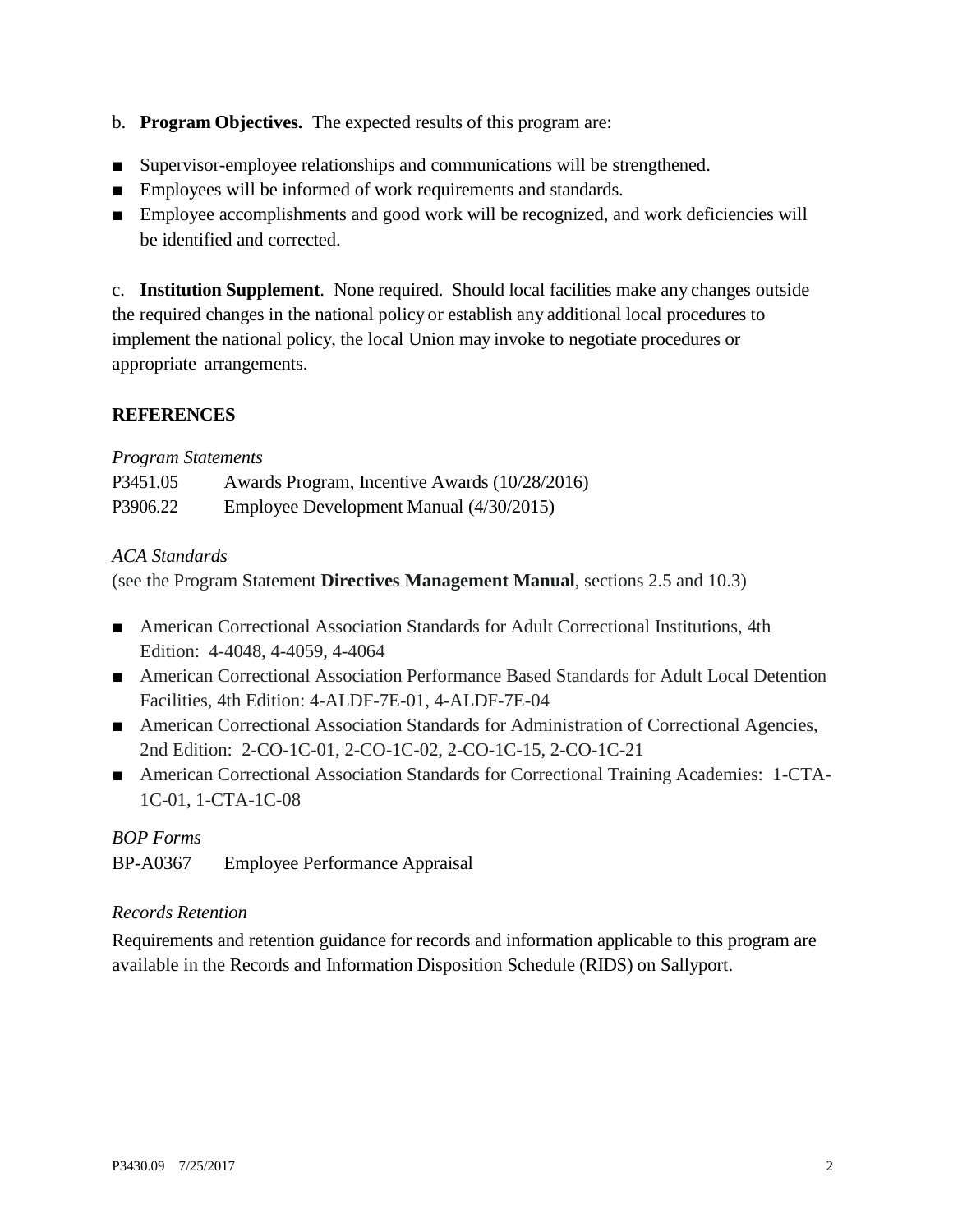# **Contents**

|     | Section 1. Performance Evaluation Program for Bargaining Unit Employees5       |  |
|-----|--------------------------------------------------------------------------------|--|
| 1.  |                                                                                |  |
| 2.  |                                                                                |  |
| 3.  |                                                                                |  |
| 4.  |                                                                                |  |
| 5.  |                                                                                |  |
| 6.  |                                                                                |  |
| 7.  |                                                                                |  |
| 8.  |                                                                                |  |
| 9.  |                                                                                |  |
| 10. |                                                                                |  |
| 11. |                                                                                |  |
| 12. |                                                                                |  |
| 13. |                                                                                |  |
| 14. |                                                                                |  |
| 15. |                                                                                |  |
| 16. |                                                                                |  |
| 17. |                                                                                |  |
| 18. |                                                                                |  |
| 19. |                                                                                |  |
| 20. |                                                                                |  |
| 21. |                                                                                |  |
|     | Section 2. Performance Evaluation Program for Non-Bargaining Unit Employees 21 |  |
| 1.  |                                                                                |  |
| 2.  |                                                                                |  |
| 3.  |                                                                                |  |
| 4.  |                                                                                |  |
| 5.  |                                                                                |  |
| 6.  |                                                                                |  |
| 7.  |                                                                                |  |
| 8.  |                                                                                |  |
| 9.  |                                                                                |  |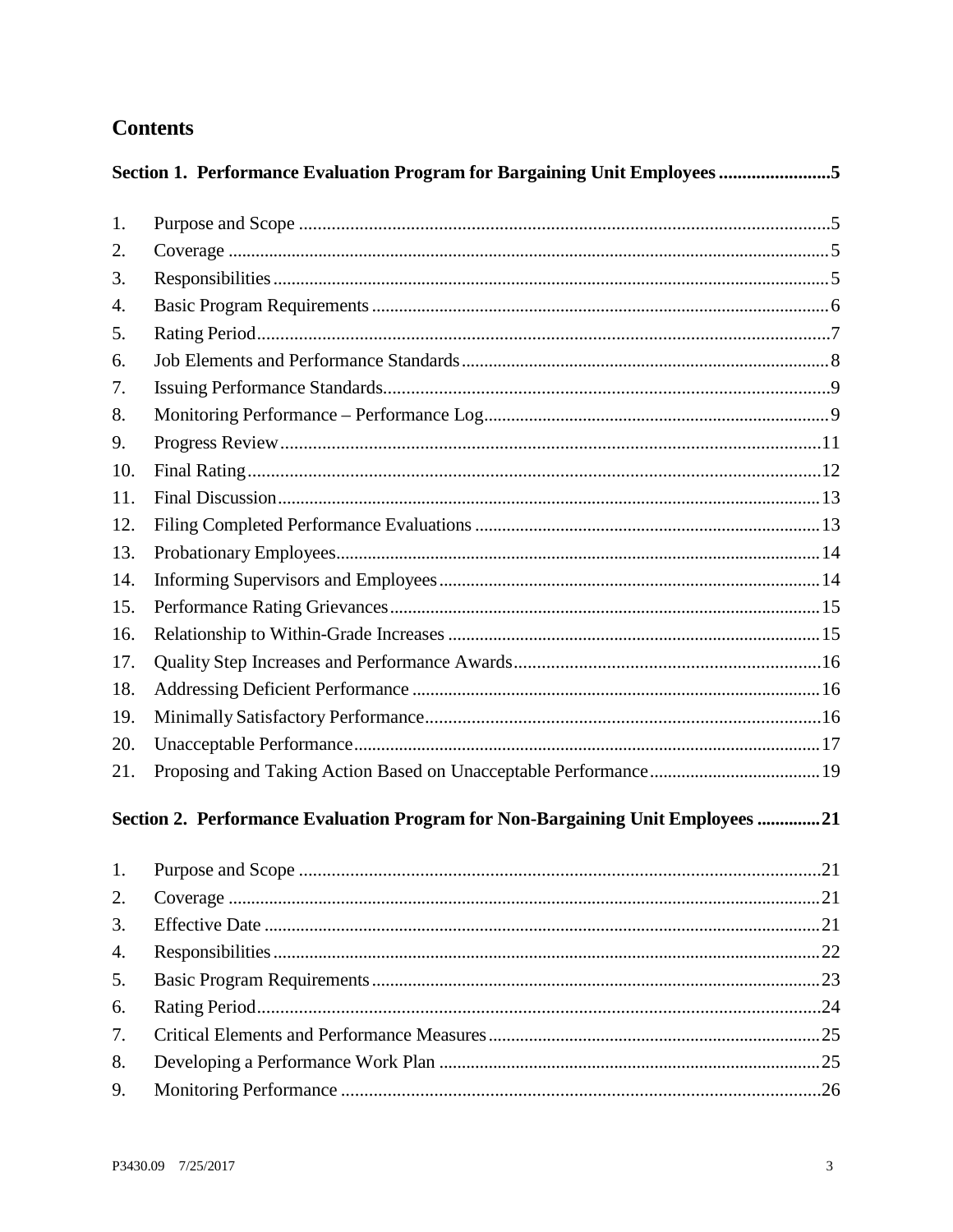| Proposing and Taking Action Based on Unsatisfactory Performance35 |
|-------------------------------------------------------------------|

# Section 3. Performance Evaluation Program for Senior Executive Service Members ..........36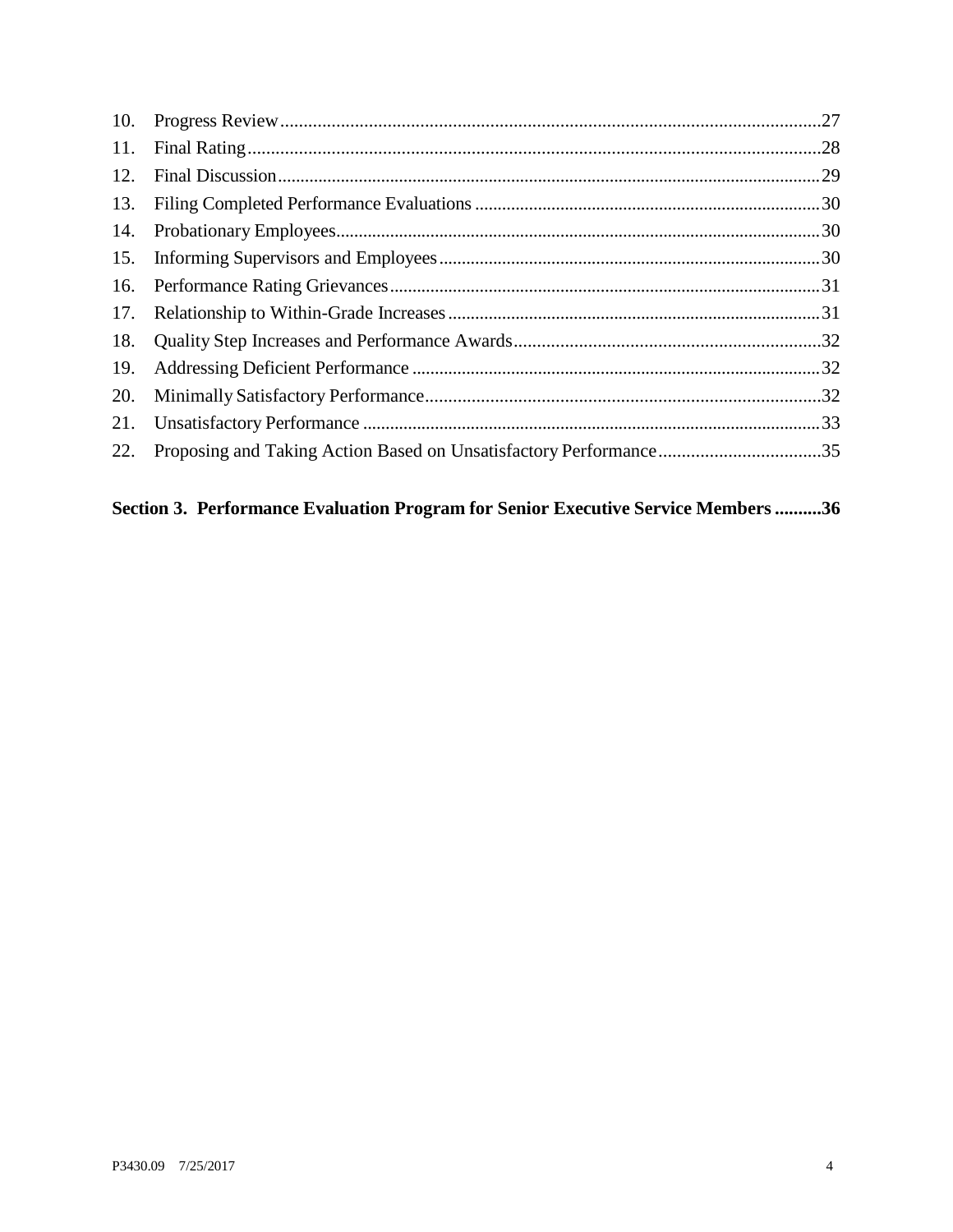# <span id="page-4-0"></span>Section 1. **Performance Evaluation Program for Bargaining Unit Employees**

#### <span id="page-4-1"></span>1. **PURPOSE AND SCOPE**

The objectives of the performance evaluation program are to help improve performance, strengthen supervisor-employee relationships and communications, identify and inform employees of work requirements and standards, recognize employee accomplishments and good work, identify and correct work deficiencies, and guide personnel actions such as withingrade and quality step increases, promotions, demotions, removals, reassignments, performance awards, and training.

#### *References*

Program Statement **Awards Program, Incentive Awards** CFR 293, 430, 432, 451, 531 and 771. 5 U.S.C., Chapters 43 and 45.

#### <span id="page-4-2"></span>2. **COVERAGE**

This section applies to all employees in the bargaining unit except those serving under appointments of less than 90 days.

#### <span id="page-4-3"></span>3. **RESPONSIBILITIES**

a. The **Assistant Director, Human Resource Management Division,** is responsible for the overall administration of this program.

b. The **Federal Bureau of Prisons Personnel Director** is responsible for ensuring that the performance evaluation program is carried out throughout the system in compliance with current laws and regulations.

c. **Chief Executive Officers** are responsible for ensuring that there is an effective performance evaluation program at their level of the organization.

d. The **Approving Official** for outstanding performance ratings is the Chief Executive Officer for institutions and Regional Office staff or the appropriate Assistant Director for Central Office staff. The approving official must be at least two supervisory levels above the employee being rated.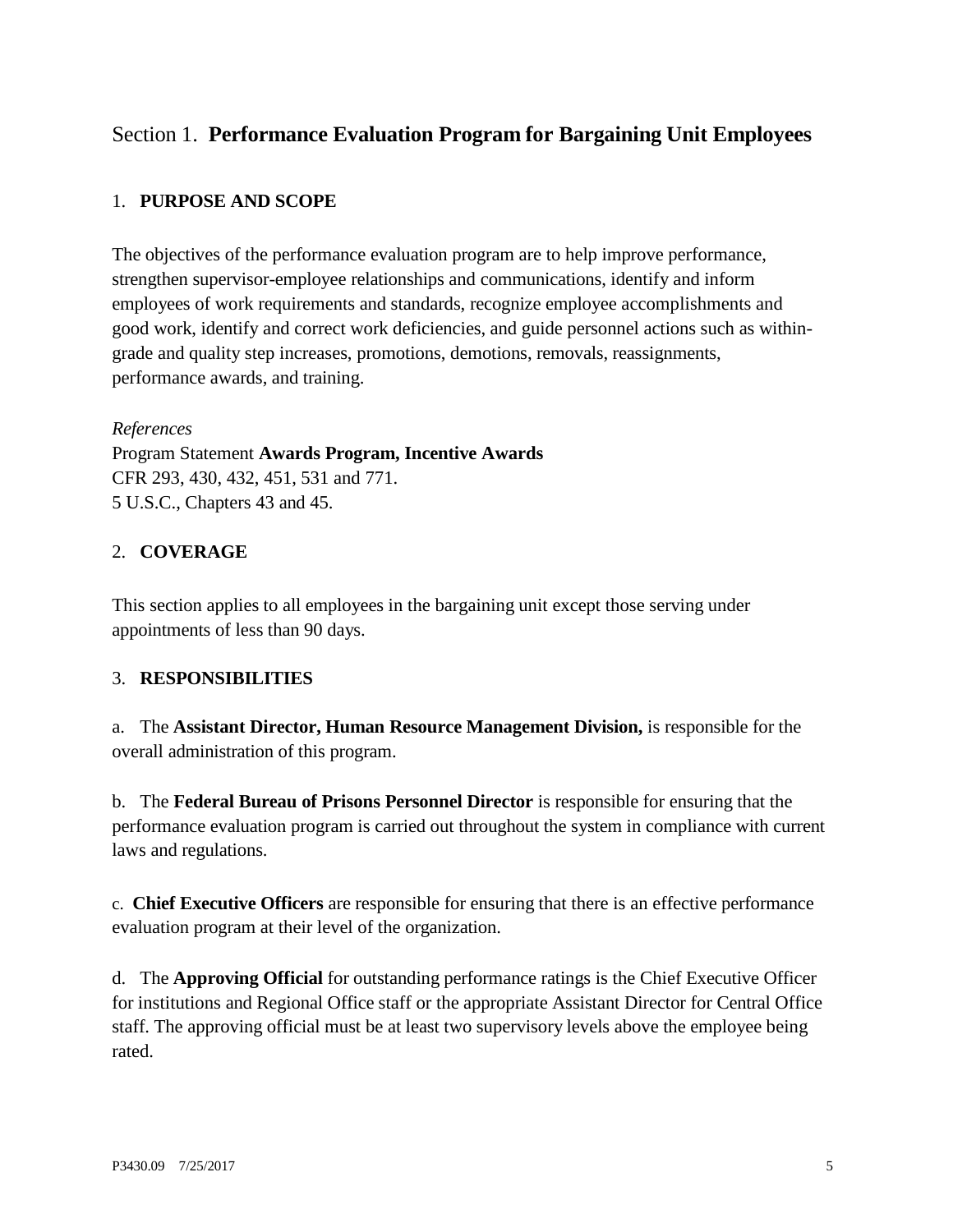e. The **Reviewing Official** is the next supervisor above the rating official and is responsible for assigning an overall rating and approving or adjusting individual element ratings. Reviewing officials are also responsible for monitoring the performance appraisal practices of subordinate supervisors and providing advice or instruction as needed. Reviewing officials ensure that recommendations for incentive awards based on performance ratings are consistent with policy and determine whether recommendations for Outstanding performance ratings will be forwarded to the approving official.

f. The **Rating Official** is the first level of management having supervisory responsibilities, including recommending performance awards. Rating officials are responsible for meeting with employees to issue and discuss performance standards, providing performance feedback, maintaining the employee's performance log, conducting progress reviews, completing the annual performance rating in accordance with procedures in this policy, and for seeking advice and assistance from the Human Resource Office when necessary. It is recommended these meetings be conducted in person. Furthermore, at the employee's request and if the rating official is at the same location, an in-person meeting will be conducted.

g. **Employees** are responsible for becoming familiar with the objectives and procedures of the performance evaluation program and for understanding the elements and performance standards for their positions. The employee is responsible for seeking clarification from the supervisor on any performance standard or any other aspect of this program that is not clear. The employee should inform the supervisor of any factors or circumstances that he/she believes should be considered in evaluating his/her performance.

h. **Human Resource Managers** are responsible for providing training, advice, and assistance to employees and supervisors on this program and the Performance Management system. In addition to mandatory performance training contained in Principles of Leadership Phase I (POL I), performance management training will be provided to supervisors/management officials once per calendar year. Human Resource Managers are responsible for maintaining and reviewing performance reports on a quarterly basis.

#### <span id="page-5-0"></span>4. **BASIC PROGRAM REQUIREMENTS**

The basic structure of the performance evaluation program is outlined below and described in detail in subsequent sections.

At the beginning of the rating period, the rating official issues the employee the performance standards for his/her position and discusses them. Both the employee and rating official acknowledge receipt of the standards. The rating official records the date that the discussion took place.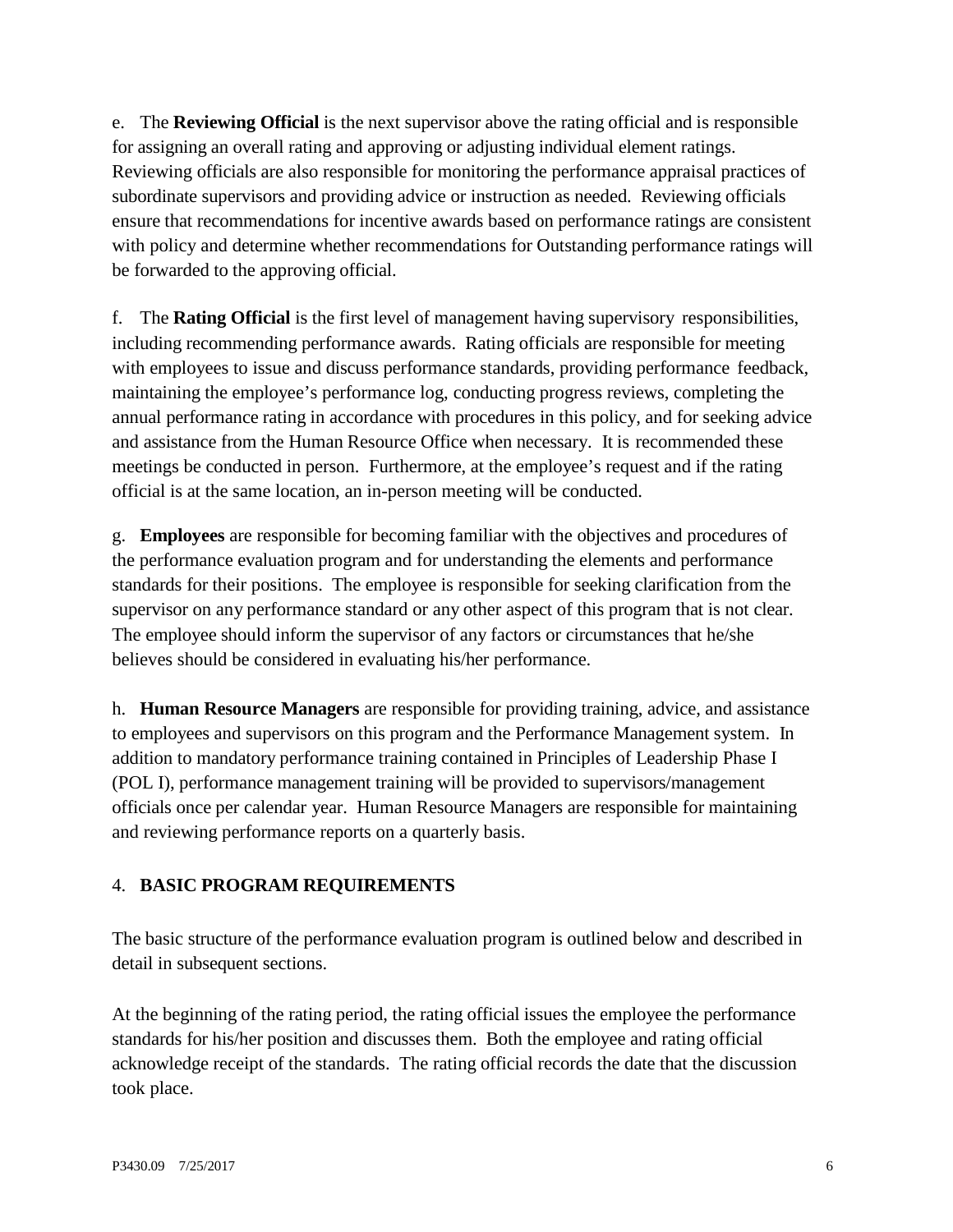Throughout the rating period, the rating official makes entries in the employee's performance log. Each element of the performance standards must be addressed at least once each quarter. The rating official discusses each entry in the performance log with the employee prior to its official use. Entries in the performance log serve as the basis for the progress review and final rating.

Halfway through the rating period, the rating official completes a written progress review and discusses it with the employee. Both the employee and rating official acknowledge receipt of the progress review. The rating official records the date that the discussion took place.

At the end of the rating period, the rating official evaluates each element of the performance standards, assigns a rating to each element and forwards the rating to the reviewing official. The reviewing official approves or adjusts the individual element ratings, assigns an overall rating (and forwards the rating to the approving official in the case of Outstanding ratings), and returns the rating to the rating official for discussion. The employee acknowledges receipt of the annual rating. The rating official records the date that the discussion took place. Employees will receive their performance ratings within three weeks after the end of the rating period unless extenuating circumstances exist.

An employee must have worked under a set of performance standards for a minimum of 90 days before receiving a rating based on those standards. A rating official must have supervised an employee for a minimum of 90 days in order to issue a final rating. In these situations no progress review is required.

Employees absent due to being on active military duty or workers' compensation will maintain their existing rating until their return. Employees returning with at least 90 days remaining in the current rating period will be evaluated at the end of the rating cycle. Employees with less than 90 days remaining in the current rating period will be evaluated after the 90-day requirement has been met.

There is no minimum time requirement before a reviewing official can review a rating.

#### <span id="page-6-0"></span>5. **RATING PERIOD**

The rating period for non-probationary employees begins on April 1 each year and ends March 31 the following year, except as provided below:

■ If an employee changes positions, which results in a change of performance standards, his/her rating period begins on the date of the change and ends on March 31, or 90 days after the date of the change, whichever is later.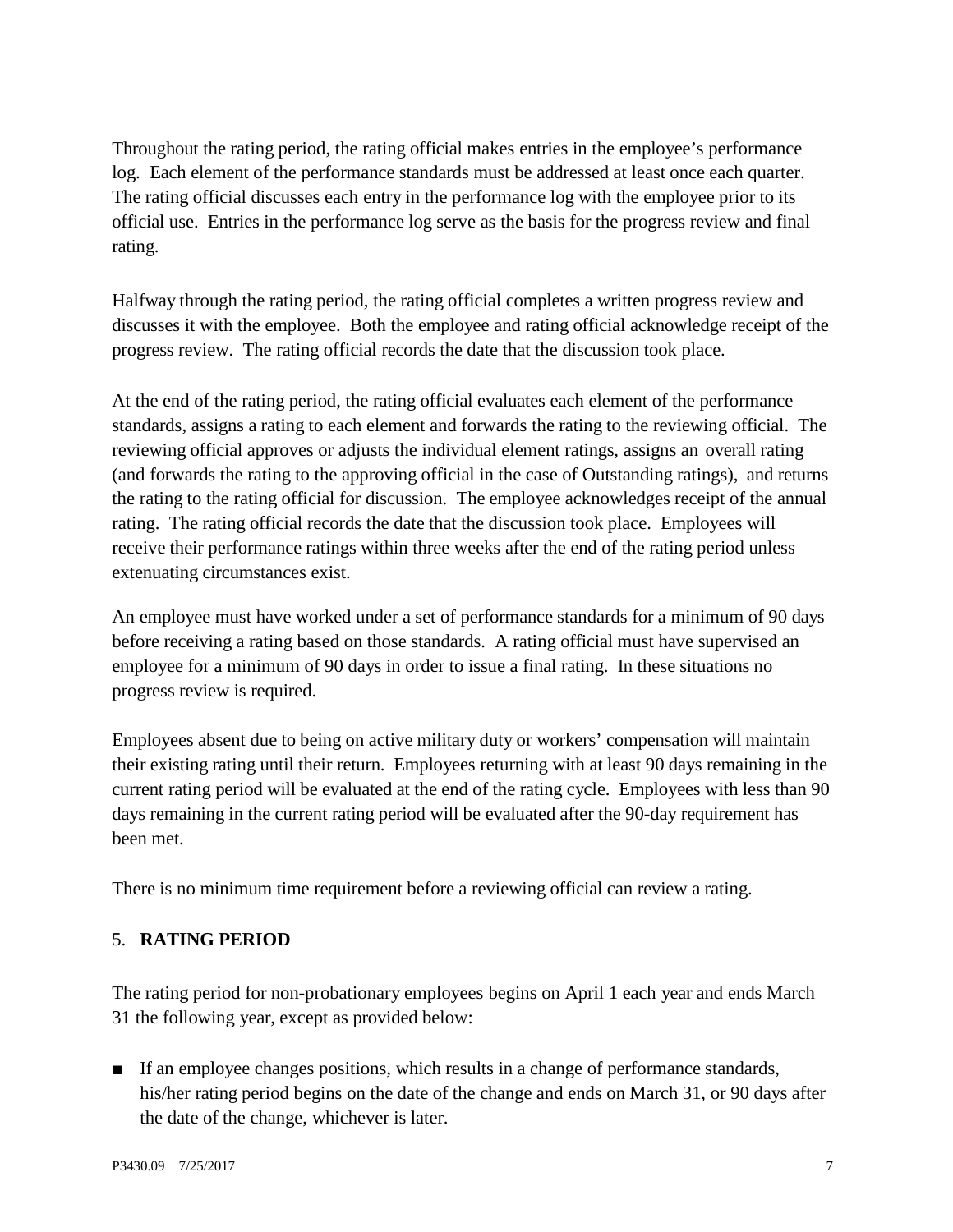- If an employee changes supervisors, his/her rating period does not end until he/she has been under the same supervisor for at least 90 days.
- If a rating period is extended past March 31 to meet one or both of the conditions described above, the employee's next rating period starts on the day after the above conditions are met and ends on March 31 the following year.
- The rating period for a probationary employee starts on the effective date of his/her appointment and ends one year later. His/her next rating period starts on the day after the probation ends and ends on March 31 the following year.

#### <span id="page-7-0"></span>6. **JOB ELEMENTS AND PERFORMANCE STANDARDS**

Common job elements and performance standards have been developed for all Bargaining Unit occupations within the Bureau of Prisons. Elements and standards are issued to employees for review and acknowledgement. Rating officials must review these standards and indicate any element that is not applicable to a particular position.

A job element is an aspect of the position consisting of one or more duties or responsibilities that is sufficiently important that inadequate performance of the *element* would result in unacceptable performance in the *position*. All job elements are critical.

A performance standard is a statement of the expectations or requirements established by management for an element at a particular rating level. A performance standard may include factors such as quality, quantity, timeliness, and manner of performance.

Tasks are examples of job duties that are representative of a job element under the performance standards. Not all tasks described under an element are applicable to all occupations covered by that performance standard. The tasks described in the standards are examples of typical duties that would be performed in that job element.

The performance appraisal program allows for rating individual elements, as well as overall performance, at one of five levels (i.e., Outstanding, Excellent, Successful, Minimally Satisfactory, and Unacceptable). The performance standards and tasks are only described at three levels. Further descriptions of these three levels can be found in the standards. Rating officials may infer performance at one of the levels not described by comparing the employee's actual performance to the levels that are described. For example, if an employee's performance is better than the examples given for the Successful level, but does not meet the examples given for the Outstanding level, the employee's performance should be rated at the Excellent level.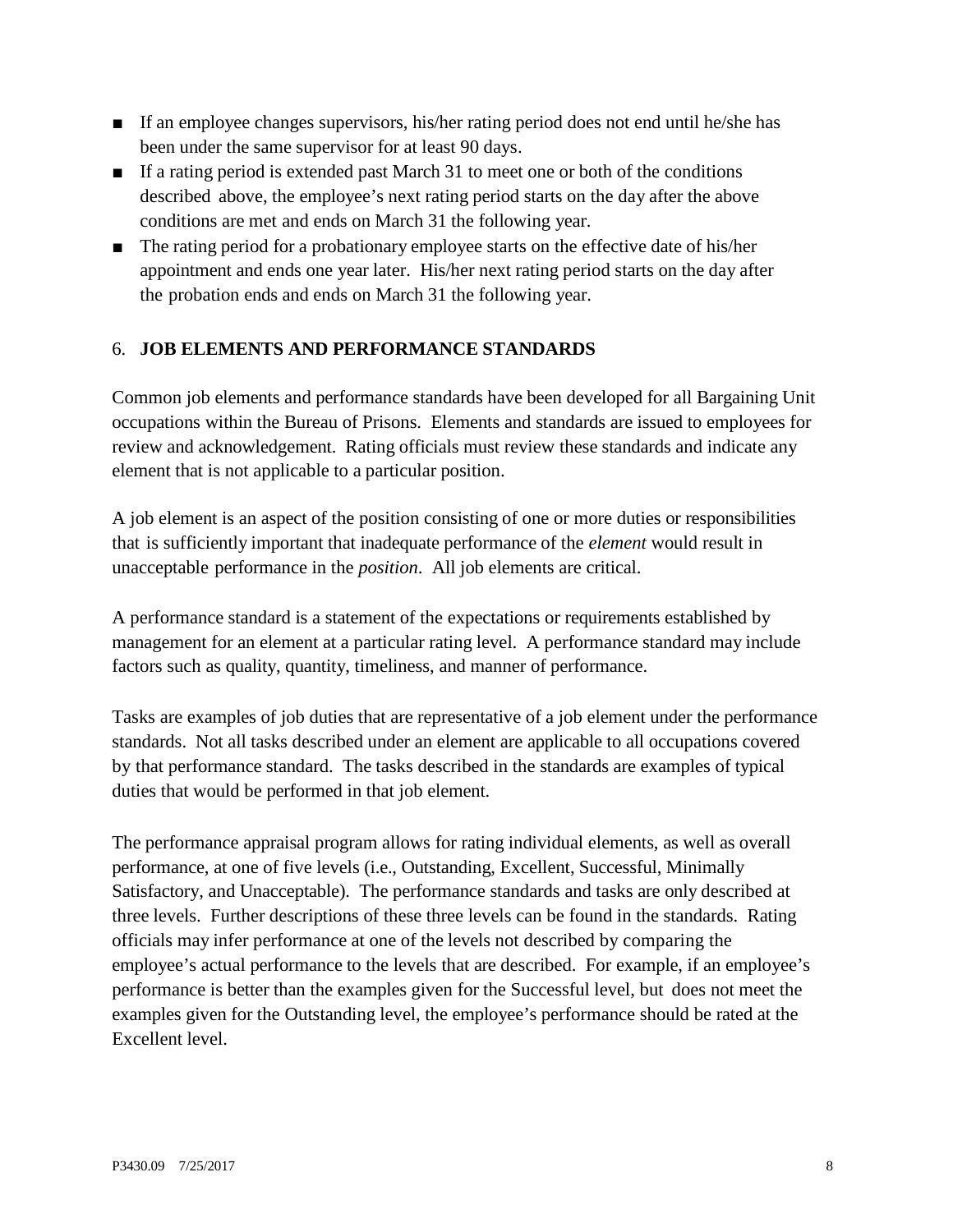#### <span id="page-8-0"></span>7. **ISSUING PERFORMANCE STANDARDS**

At the beginning of the rating period, the rating official will discuss the elements, standards, and tasks for the position with the employee. This discussion should take place as soon as possible after the start of the rating period, normally within 30 days. The rating official and employee will acknowledge the performance plan, certifying that the elements and standards are understood. If the rating official changes during the rating period but there is no change in performance elements and standards, it is not necessary for the new rating official to review the standards with the employee; however, rating officials are always responsible for discussing performance standards and responding to employees' requests for clarification of the standards.

If an employee is detailed or temporarily promoted to another position in the Bureau of Prisons and the assignment is expected to last at least 90 days, the employee will be given the performance standards for the temporary assignment within 30 days of beginning the detail or temporary promotion. An interim rating will be prepared at the end of the detail or temporary promotion; the weight given to this interim rating will be proportional to its share of the total appraisal period.

If an employee is detailed outside the Bureau of Prisons, reasonable efforts will be made to obtain appraisal information from the outside organization, which shall be considered in arriving at the employee's rating of record. If the employee has served in the Bureau for the minimum time period (90 days), he/she must be rated. The rating will take into account appraisal information obtained from the borrowing organization. If the employee has not served in the Bureau for the minimum time period, but has served the minimum time period in the outside organization, reasonable efforts will be made to prepare a rating based on the appraisal information from the borrowing organization, or the rating is deferred until the employee is able to serve the minimum time period in the Bureau or the borrowing organization is able to provide appraisal information.

#### <span id="page-8-1"></span>8. **MONITORING PERFORMANCE — PERFORMANCE LOG**

The performance appraisal process requires that rating officials must observe and note employee performance continuously throughout the rating period. Rating officials must record examples of employee performance to ensure the rating at the end of the rating period is an accurate and fair appraisal of the employee's performance during the entire rating period. The performance log is used to document and substantiate the final rating.

a. **Time Requirements**. The rating official must record performance in the log entries so that each element is addressed at least once each quarter, regardless of the length of the rating period. If no significantly positive or negative performance is noted for a particular element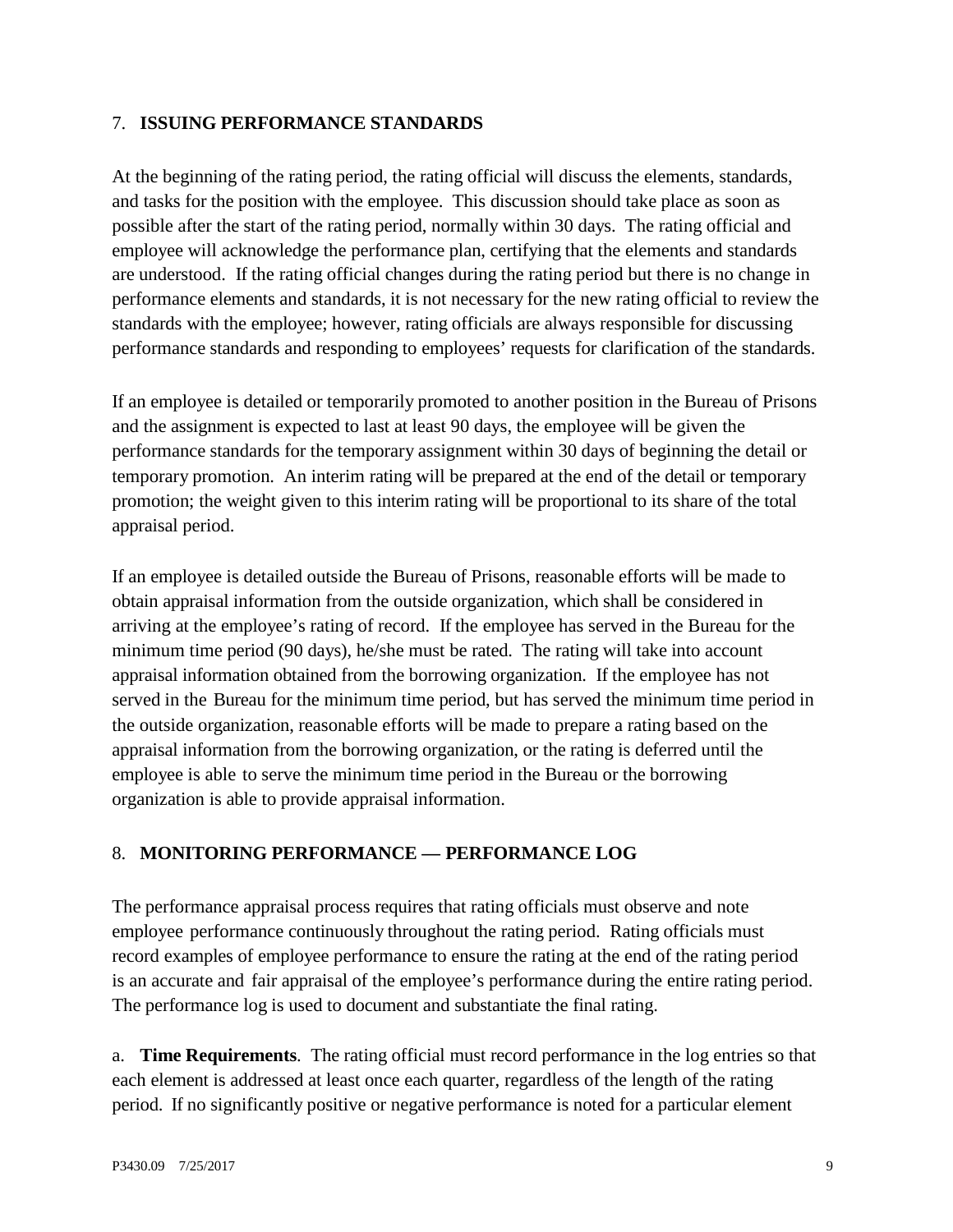during a quarter, the rating official will make an entry describing typical performance over the course of the quarter. Rather than waiting until the end of the quarter, rating officials must make log entries as the performance is noted to meet the following time requirements. Rating officials must record specific incidents in the performance log within 15 working days of becoming aware of the incident.

After a performance log entry has been made, the employee will be given an opportunity to view the entry as soon as practicable and before the entry is used officially, but no later than 15 working days after the entry is made. The employee will be asked to acknowledge the entry, indicating only that the entry was discussed, not necessarily that he/she agrees with it. These time requirements may be adjusted, if necessary, because of the rating official's or employee's absence.

In the event an employee is scheduled to receive performance log entries from a supervisor who has not supervised the employee for more than half of a quarter, when possible, the new supervisor will receive input from the employee's previous supervisor.

b. **Content of Performance Log Entries.** Performance log entries will document instances of important or significant job-related performance, both positive and negative. Log entries must document the actual job performance of the employee, not personality traits or judgmental conclusions drawn by the supervisor. Instances of performance recorded in the log must be related to one or more elements of the employee's performance standards and include, at a minimum:

- The date of the performance incident.
- What the employee did that was particularly effective or ineffective.
- Circumstances surrounding or contributing to the performance incident, such as the consequences of the performance, whether the employee had sufficient time and resources, or whether circumstances outside the employee's control contributed to the performance.
- Level of performance assigned.

c. **Multiple Supervision.** If an employee is supervised by more than one supervisor during the rating period, those supervisors can record the performance in a log entry. This provision does not apply to employees who are detailed to another supervisor for 90 days or more and who receive new standards and an interim rating in accordance with subsection 7 of this section.

d. **Documenting Unacceptable Performance**. Instances of unacceptable performance recorded in the log require additional actions by the supervisor. Refer to subsections 18-21 of this section for information on addressing unacceptable performance.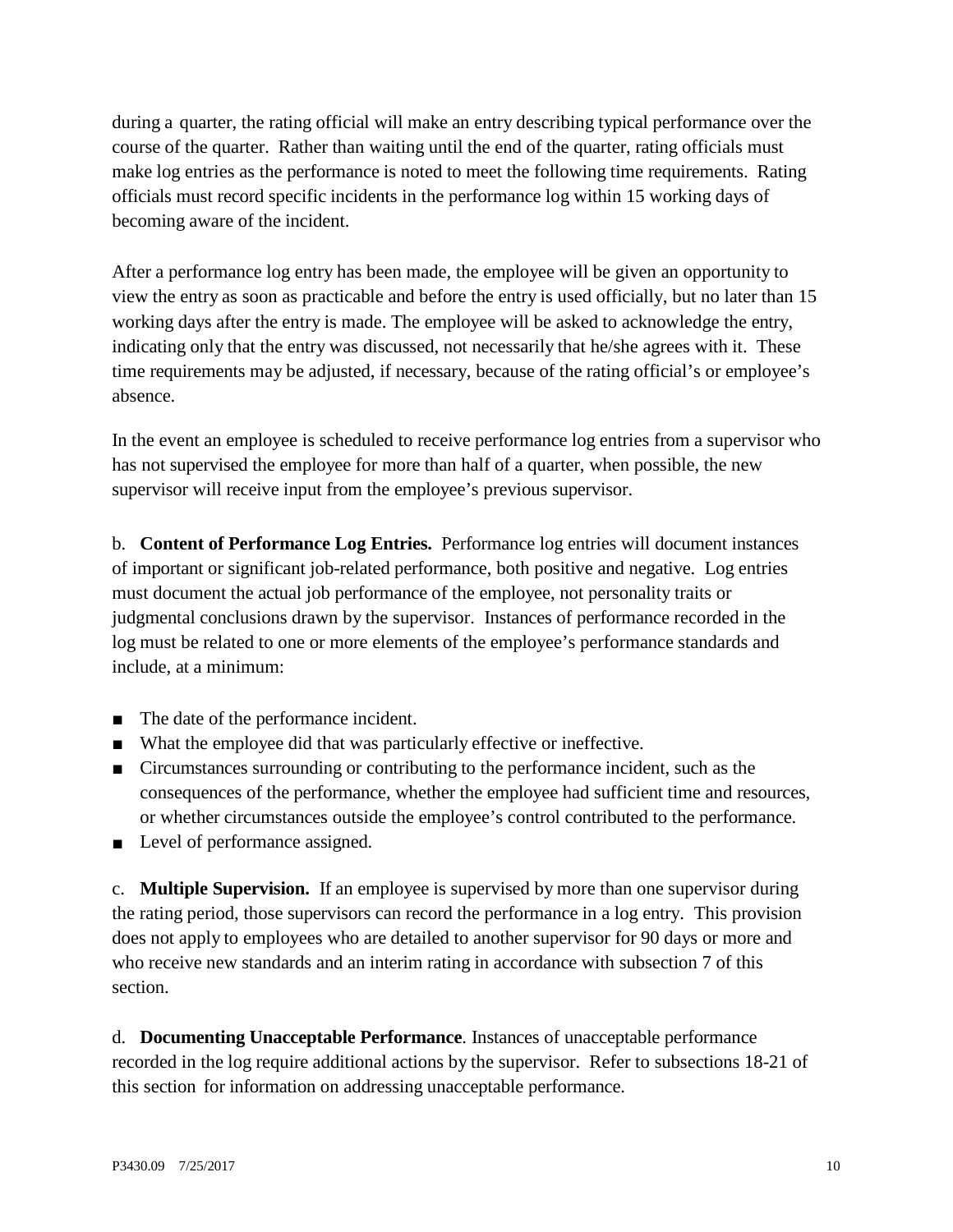#### <span id="page-10-0"></span>9. **PROGRESS REVIEW**

In addition to the frequent informal discussions of performance resulting from performance log entries, the rating official will conduct at least one formal progress review during the rating period:

- One progress review is required for non-probationary employees; it will be conducted at the halfway point of the rating period.
- Three progress reviews are required for probationary employees; they will be conducted at the end of the third, sixth, and ninth months of the probationary year.

The rating official will make narrative comments for each job element in the progress review section of the performance appraisal form. No rating is assigned to the elements at this time.

The rating official will discuss the progress review with the employee and both will acknowledge the form.

There is no provision or requirement for the reviewing official to review or comment on the progress review; however, reviewing officials may examine progress reviews prepared by their subordinate supervisors.

Acknowledgement of progress reviews and the annual rating for probationary employees are recorded on two Employee Performance Appraisal forms (Attachment A, BP-A0367).

Acknowledgement of performance standards as well as the 3-month and 6-month progress reviews are recorded on one form; a second form is used to record the acknowledgment for the 9-month progress review and the annual rating.

Rating officials must ensure that a probationary employee acknowledges receipt of his/her performance standards and each progress review. The rating official does not assign ratings for any of the probationer's progress reviews; ratings are assigned to the elements only for the final rating at the end of the probationary period. Likewise, there is no provision or requirement for the reviewing official to review or comment on the 3-month, 6-month, or 9-month progress reviews of probationary employees; however, reviewing officials may examine progress reviews prepared by their subordinate supervisors. The reviewing official assigns the overall rating and makes narrative comments on the final annual rating of a probationary employee.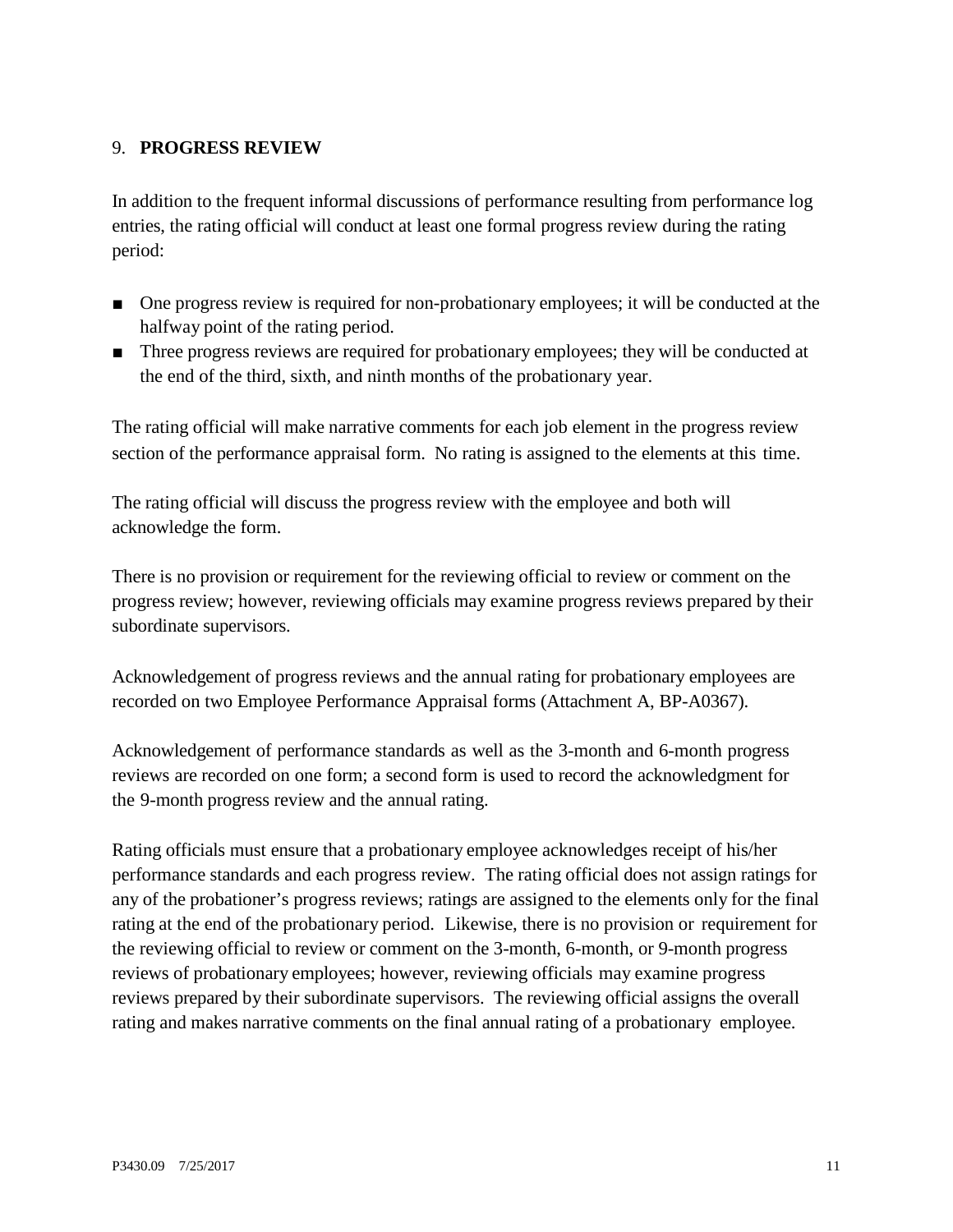#### <span id="page-11-0"></span>10. **FINAL RATING**

a. **Determining Element Ratings**. The rating of an employee's performance in each job element is based upon the incidents recorded in the performance log. Each element will be rated at one of five levels: Outstanding, Excellent, Successful, Minimally Satisfactory, or Unacceptable.

Each element will be rated at the level that reflects the level assigned to the majority of performance log entries for that element. If there are equal numbers of performance log entries at two different levels, the rating official may assign either of the two levels unless there is an intermediate level or levels. For example, if two log entries are Successful and two are Excellent, the rater may assign either Successful or Excellent as the element rating. If two log entries are Successful and two are Outstanding, the rater must assign Excellent as the element rating.

Special provisions apply when rating an element as Unacceptable. Refer to subsection 20 of this section for procedures for documenting Unacceptable performance.

The rating official will select the rating for each element, write narrative comments in the space provided for each element, and provide narrative comments on the employee's overall performance that appear in the "rater's comments" section of the form. Rating officials must also complete the training and career development section of the form with recommendations for training or other developmental activities.

For dual or multiple supervision, all supervisors of 90 days or more should provide input into the rating process. Reviewing officials may also seek input from supervisors of lesser periods of time.

b. **Overall Rating**. The overall rating is assigned by the reviewing official, based on the individual element ratings. Reviewing officials assign the overall rating, selecting the appropriate rating and writing narrative comments that appear in the "reviewer's comments" section of the form.

Except in the case of Outstanding ratings, the rating assigned by the reviewing official is the final rating. If the proposed rating is Outstanding, the Chief Executive Officer, Regional Director, or Assistant Director is the approving official. Reviewing officials must adjust individual element ratings to be consistent with the overall rating; however, any such changes by the reviewer must be substantiated by the comments in the "reviewer's comments" section of the rating form. Unacceptable performance in one or more elements mandates an overall rating of Unacceptable.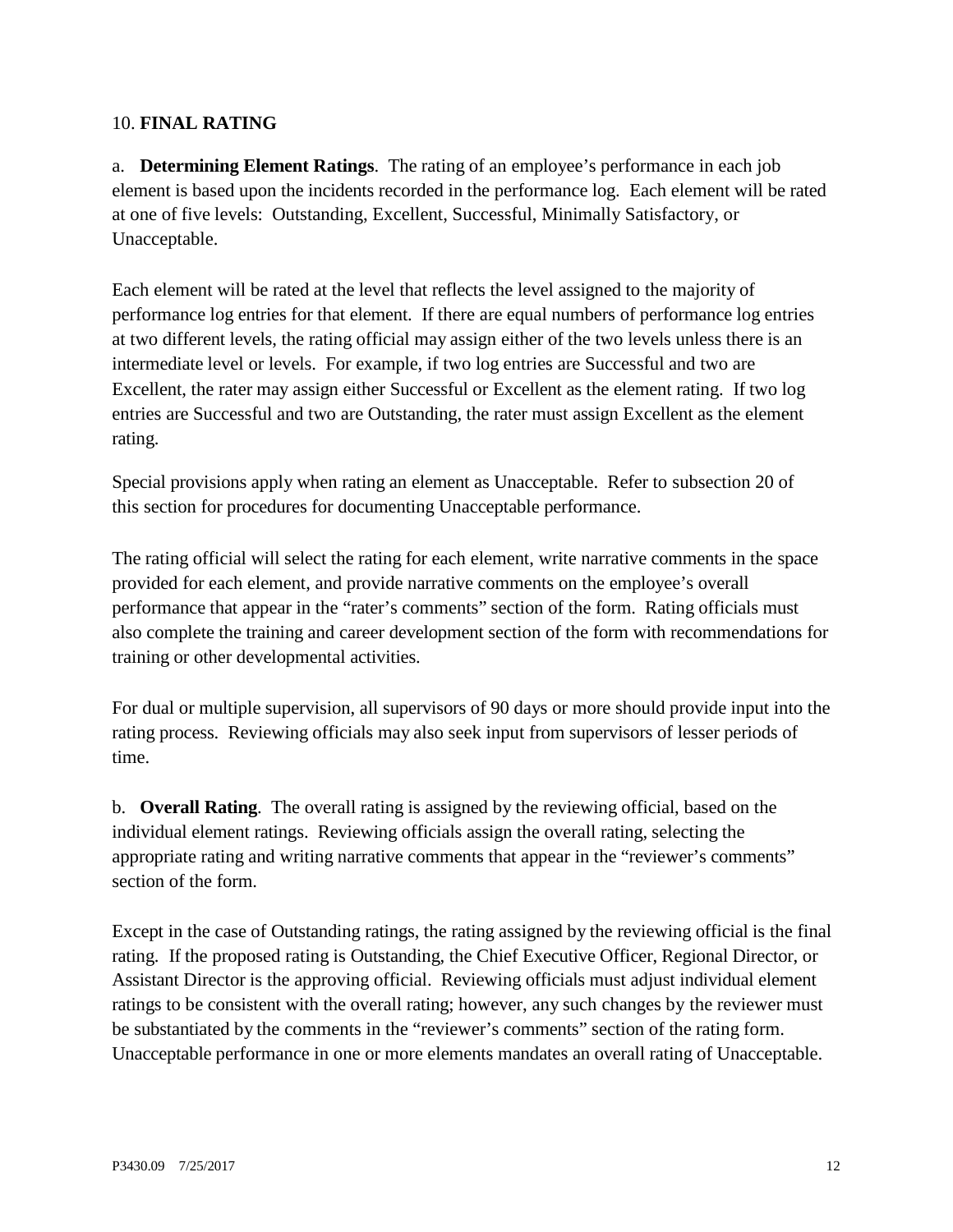An overall rating of Minimally Satisfactory is demonstrated by Minimally Satisfactory performance in more than one element and no element rated as Unacceptable.

An overall rating of Successful is demonstrated by a rating of Successful or higher in a majority of the elements, no more than one Minimally Satisfactory element, and no Unacceptable element.

An overall rating of Excellent is demonstrated by a rating of Excellent or higher in a majority of the elements and no element rated less than Successful.

An overall rating of Outstanding is demonstrated by a rating of Outstanding in a majority of the elements and no element rated less than Excellent. When an Outstanding rating is approved by the approving official, the rating official must also recommend the granting of additional recognition in the form of a cash or non-cash award or a Quality Step Increase for employees who are otherwise eligible. Refer to the Program Statement **Awards Program, Incentive Awards** for the criteria for performance awards.

In the event of an equal number of element ratings, the reviewing official has full discretion in approving the overall rating that best reflects the employee's performance.

#### <span id="page-12-0"></span>11. **FINAL DISCUSSION**

After the reviewing official has approved the final rating (and the approving official has approved an Outstanding rating, if applicable), the performance evaluation is returned to the rating official for discussion with the employee. No rating will be discussed with the employee until after the reviewing official and, if necessary, the approving official has approved the final rating. The rating official should give adequate time and attention to this part of the evaluation process, reviewing with the employee the strengths and weaknesses noted in the performance appraisal. Rating officials must specify areas in which their employees should seek out training, education, or other developmental activities to improve skills and/or knowledge or enhance career advancement and promotion potential.

The employee will acknowledge his/her final rating, indicating that the performance rating has been discussed. The completed evaluation will be filed in the employee's electronic Official Personnel Folder (eOPF). This is also an appropriate opportunity to review the performance standards for the next rating period and acknowledge receipt and discussion of the standards.

## <span id="page-12-1"></span>12. **FILING COMPLETED PERFORMANCE EVALUATIONS**

Completed performance ratings will be retained for four years unless pending litigation states otherwise.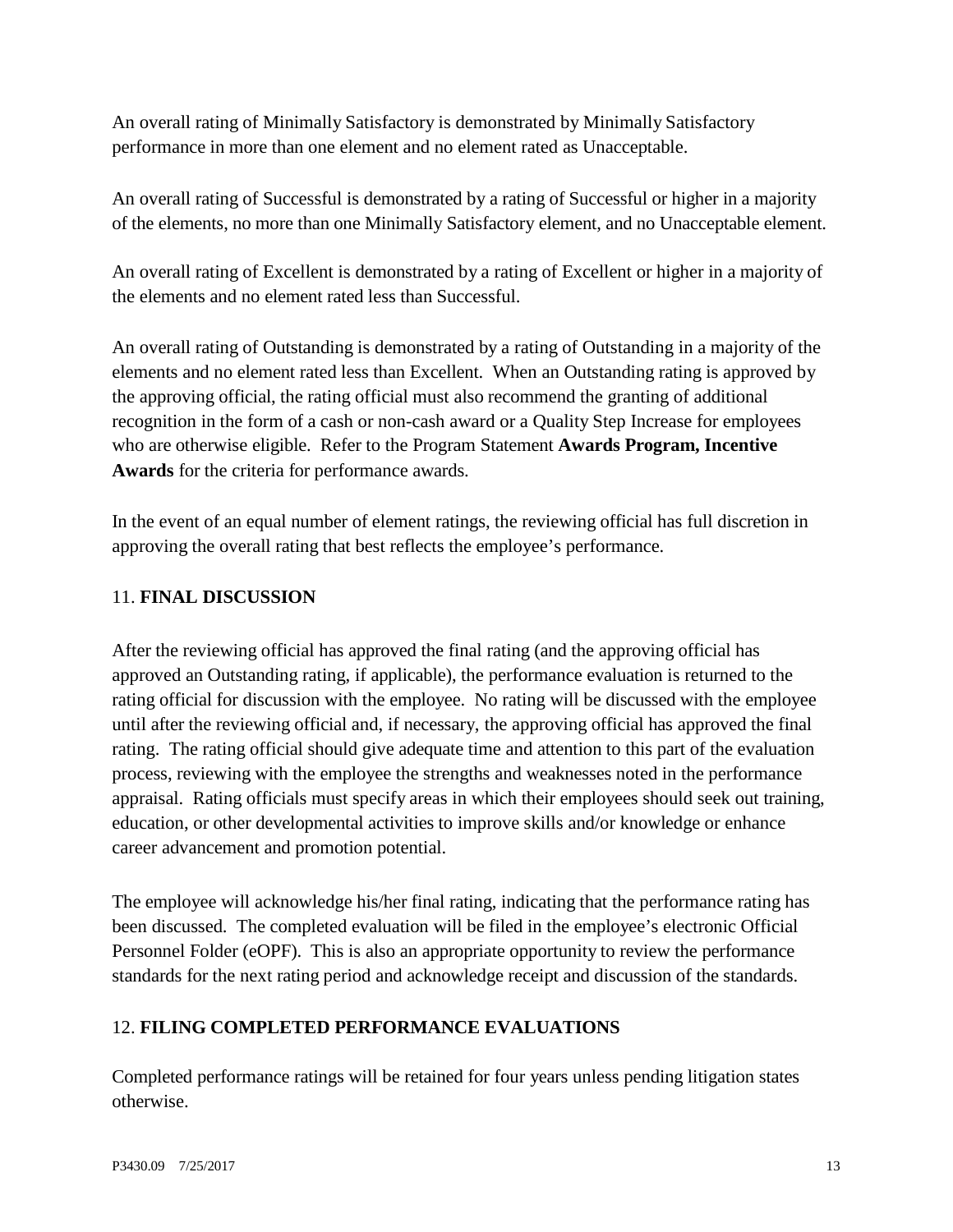Performance logs for the most recent annual performance evaluation will be maintained by the rating official for one year unless pending litigation states otherwise.

If a rating is increased or changed as a result of a successfully pursued grievance or other proceeding, the amended rating will be filed and the contested rating removed from the employee's eOPF.

The final rating will be keyed into the NFC system, in accordance with the Payroll/Personnel Processing Manual.

#### <span id="page-13-0"></span>13. **PROBATIONARY EMPLOYEES**

The probationary period is an extension of the examination and selection process and provides an opportunity for management to assess the total suitability of new employees. It is the policy of the Federal Bureau of Prisons to provide probationary employees with an intensive program to ensure they are provided with direction in their jobs and are capable of performing effectively.

Probationary employees receive formal progress reviews immediately following the third, sixth, and ninth months of employment, as described in subsection 9 of this section.

Probationary employees shall receive performance logs, in accordance with subsection 8 of this section.

Failure to meet the standards of performance and satisfactorily complete training will be a basis for disqualifying an employee during the probationary period.

No part of this section is to be interpreted as discouraging or preventing the initiation of removal action at any time during the probationary year if it is determined, after a full and fair review, that the employee's performance or conduct is not satisfactory.

Employees in the competitive service who are serving a probationary period are excluded from the provision of 5 CFR Part 432 governing performance-based reduction in grade and removal actions.

#### <span id="page-13-1"></span>14. **INFORMING SUPERVISORS AND EMPLOYEES**

In recognition of the importance of the performance appraisal program and its significance to both supervisors and employees, a copy of this section will be provided to all bargaining unit employees upon its issuance and to new bargaining unit employees when they enter on duty. In addition, the Human Resource Manager will ensure that all current rating and reviewing officials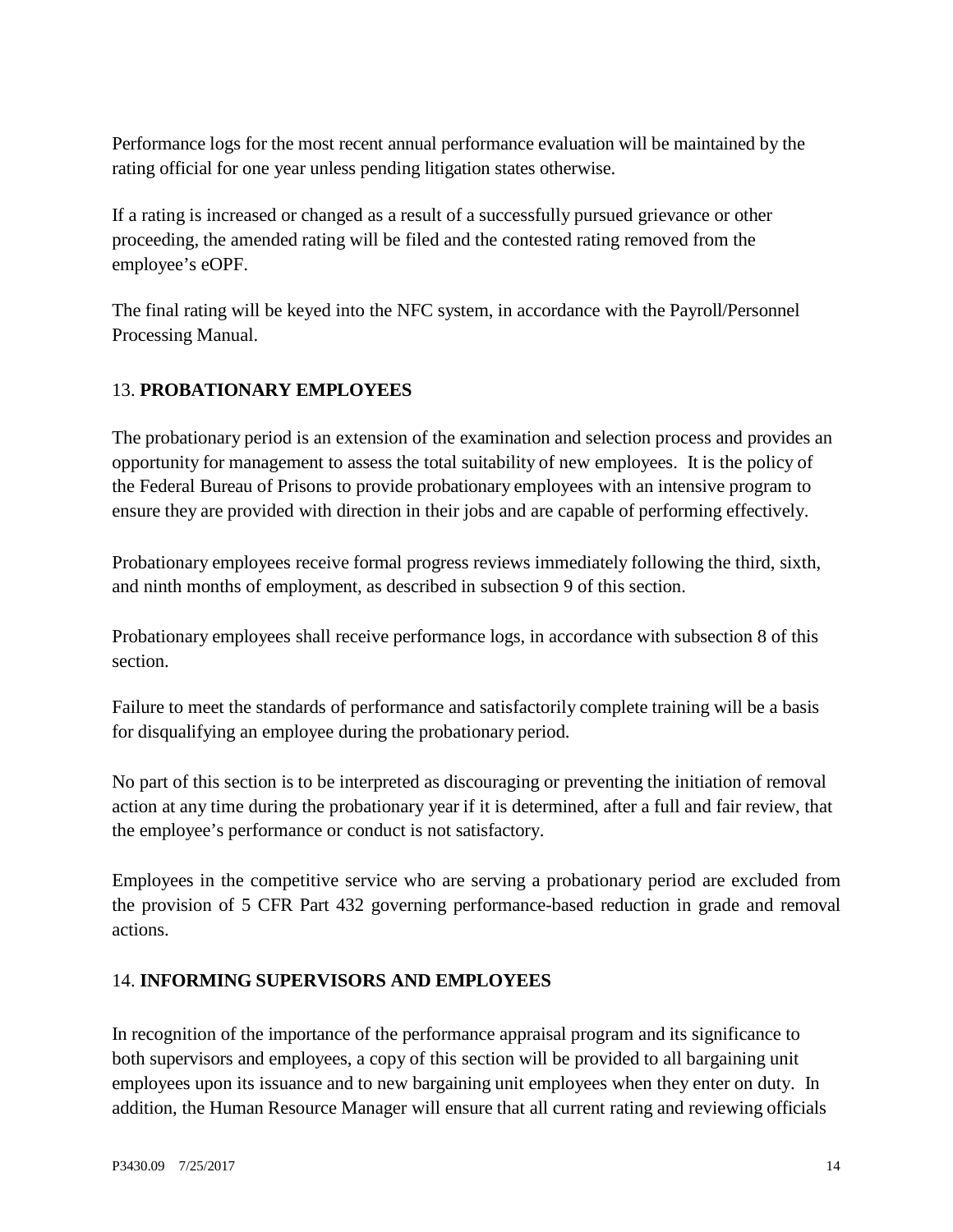receive a copy of this section of the policy and will give new rating and reviewing officials a copy when they assume such a position.

Human Resource Managers are responsible for providing advice and assistance to supervisors on all aspects of this program and are required to conduct periodic formal training to review the purposes and procedures of performance appraisal.

Supervisors are responsible for discussing the performance evaluation program with their subordinates, including explaining the purpose of the program, the rating procedures, and how the process furthers employee and management goals.

#### <span id="page-14-0"></span>15. **PERFORMANCE RATING GRIEVANCES**

Bargaining unit employees are encouraged to request a meeting to discuss disagreements regarding any aspect of their performance evaluation prior to acknowledgement; however, they may seek to change their performance ratings by using the negotiated grievance procedure in the Master Agreement.

#### <span id="page-14-1"></span>16. **RELATIONSHIP TO WITHIN-GRADE INCREASES**

To be eligible for a within-grade step increase, an employee must meet the requirements described in 5 CFR 531.404 (General Schedule) or 5 CFR 532.417 (Prevailing Rate System). One of these requirements is that the employee must demonstrate an acceptable level of competence in the duties and responsibilities of his/her position. Acceptable level of competence is determined by the employee's most current rating of record being an overall rating of Successful or higher. The rating of record used as the basis of a within-grade increase determination must have been assigned no earlier than the most recently completed appraisal period.

If a decision to grant or deny the within-grade increase is inconsistent with the most recent rating of record, a more current rating of record must be prepared. If the employee's most recent rating of record is Successful or higher and the performance has deteriorated below an acceptable level of competence, a new rating of record must be prepared on which to base the decision to deny the increase. Similarly, if the most recent rating of record was below Successful and the performance has improved to an acceptable level of competence, a new rating of record must be prepared on which to base the decision to grant the increase.

A supervisor who determines that an employee does not or may not demonstrate an acceptable level of competence will notify the employee in writing at least 60 days before the date on which the employee will complete the required waiting period for a within-grade increase. At least 15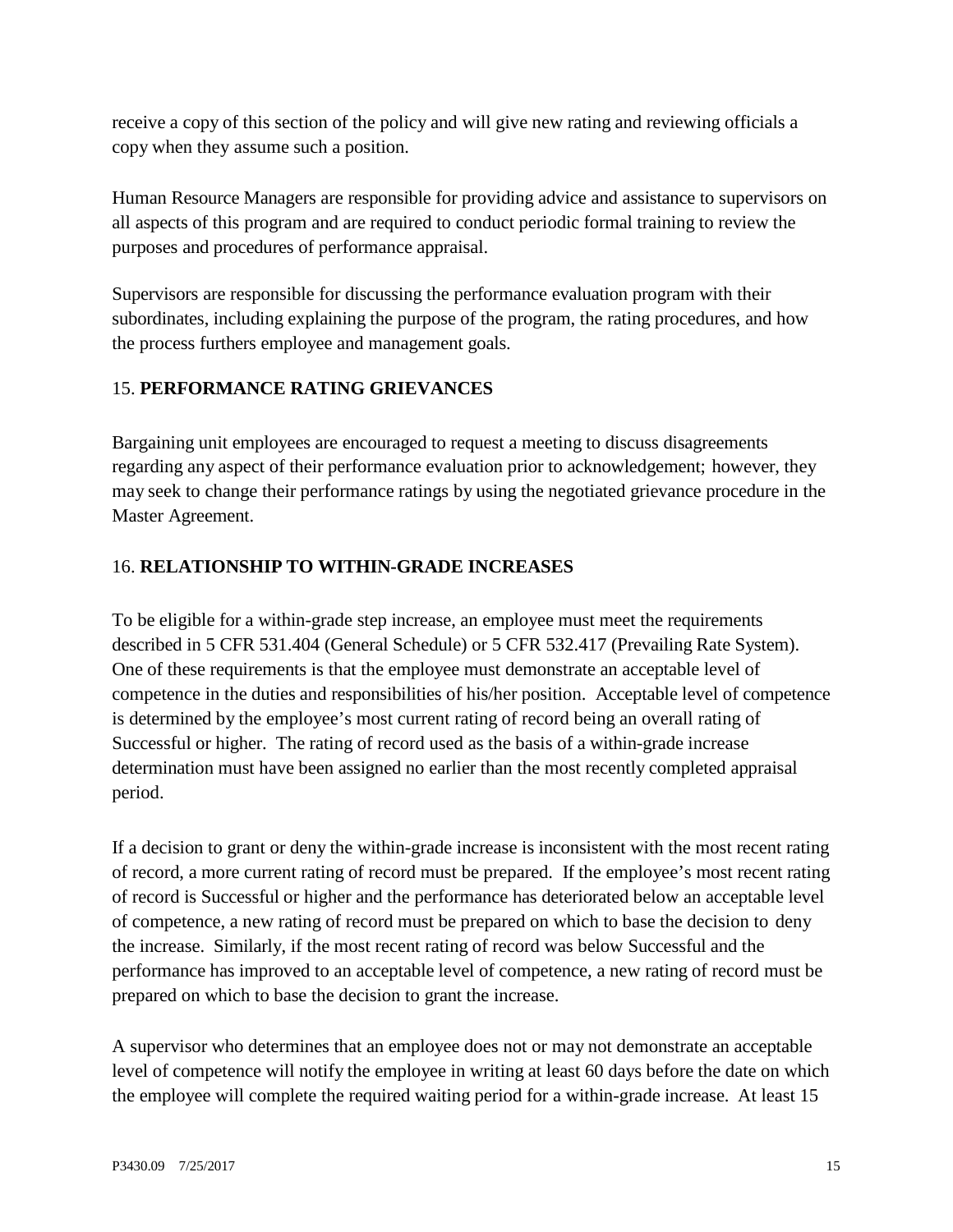days prior to the end of the waiting period, the supervisor will tentatively determine whether withholding the increase is warranted. If the employee fails to demonstrate an acceptable level of competence, the next higher supervisory level will review the supervisor's tentative determination. If both supervisors agree to withhold the increase, the immediate supervisor will so advise the employee in writing, stating the reasons for withholding the increase and referring to the advance notice given to the employee.

A General Schedule employee is entitled to request reconsideration of a decision to withhold a within-grade increase and to present orally and in writing the reasons he/she believes the decision should be reversed. If the decision is to grant the increase, the employee will be certified as meeting the acceptable level of competence and the increase will be granted retroactively as of the end of the waiting period.

General Schedule and Federal Wage System employees may contest a performance rating on which a negative determination is based under the negotiated grievance procedure contained in the Master Agreement.

#### <span id="page-15-0"></span>17. **QUALITY STEP INCREASES AND PERFORMANCE AWARDS**

Refer to the Program Statement **Awards Program, Incentive Awards** for eligibility criteria for Quality Step Increases and other performance awards.

#### <span id="page-15-1"></span>18. **ADDRESSING DEFICIENT PERFORMANCE**

Addressing performance deficiencies with employees and taking performance-based actions appropriately are important aspects of a sound performance management system. Procedures and requirements for addressing performance that falls below the Successful level shall be discussed with employees and are addressed in the following paragraphs.

#### <span id="page-15-2"></span>19. **MINIMALLY SATISFACTORY PERFORMANCE**

When instances of performance or overall performance are deemed to be Minimally Satisfactory, the supervisor shall determine what action is best suited to the particular circumstances after discussion with the employee. Counseling, training, and closer supervision are the most commonly practiced options available. These efforts shall be thoroughly documented. If Minimally Satisfactory performance continues, the supervisor has the option of continuing counseling, training, or closer supervision or finding that the employee's performance has become Unacceptable.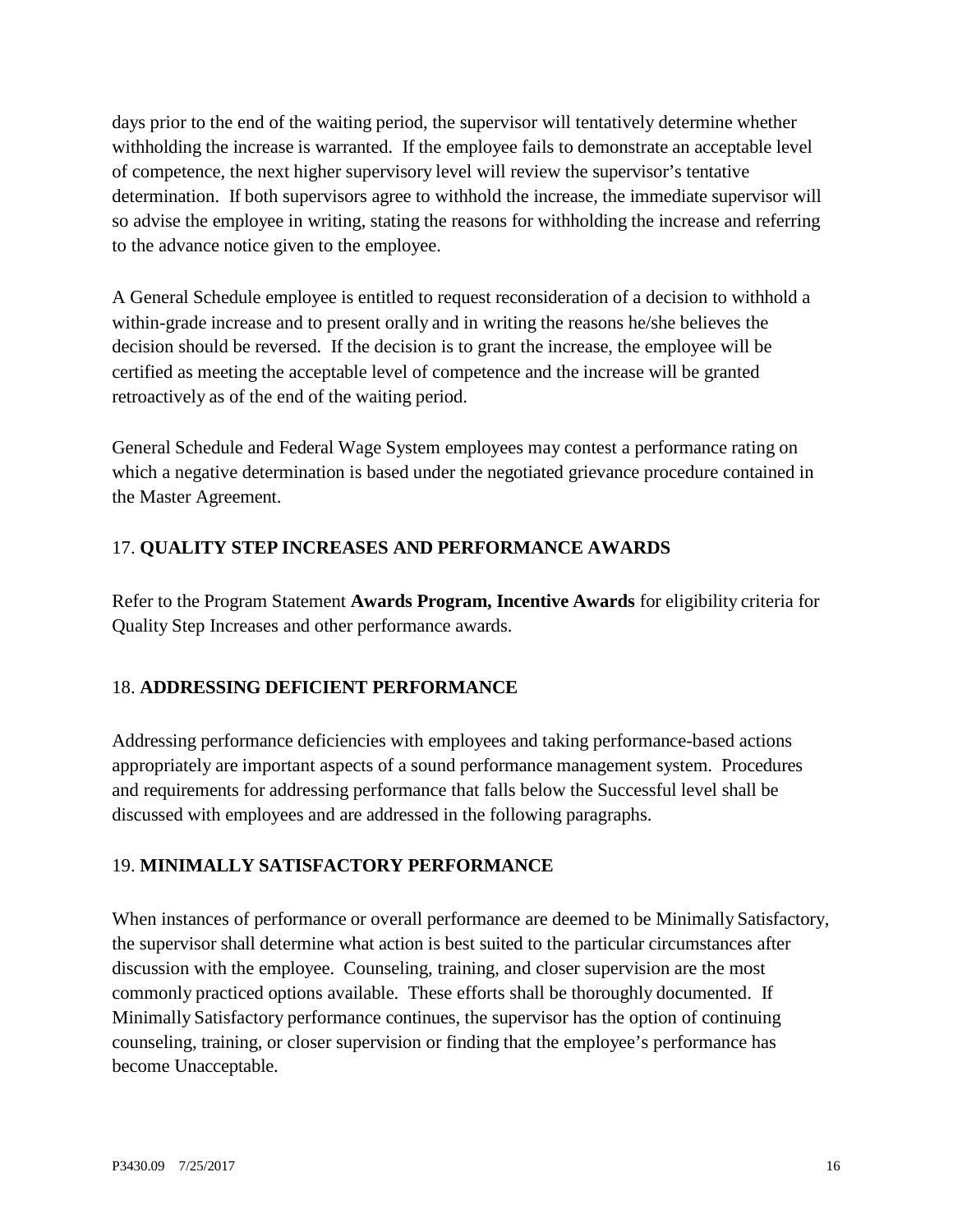#### <span id="page-16-0"></span>20. **UNACCEPTABLE PERFORMANCE**

These procedures will be followed at any time during the rating cycle when a supervisor records an instance of Unacceptable performance in one or more elements of the performance standards in the employee's performance log.

a. **Unacceptable Performance Warning.** When a supervisor records an instance of Unacceptable performance in the employee's performance log, he/she will obtain concurrence from the employee's reviewing official and the servicing Human Resource department. If the Unacceptable log is approved, the rater will issue the employee a written warning of a potentially Unacceptable performance rating. This warning letter must include:

(1) Notification of the element or elements in which performance is Unacceptable.

(2) Specific examples of the Unacceptable performance.

(3) The performance requirements or standards that must be attained to demonstrate acceptable performance. The acceptable level of performance for purposes of retention in the position under the Bureau's five-level performance appraisal system is the level between the Unacceptable level and the Successful level; specifically, performance that is Minimally Satisfactory.

(4) A reasonable opportunity period to demonstrate acceptable performance on the elements at issue. This opportunity period will begin upon the employee's receipt of the written warning, and normally will not be less than 30 days or more than 90 days following the issuance of the warning letter, and will be determined by the circumstances of the particular case. The initially established period may be extended at the agency's discretion for extenuating circumstances (such as extended periods of absence) during the opportunity period.

(5) Notice to the employee that he/she must improve to the acceptable level by the conclusion of the opportunity period and must sustain that level of performance for at least one year from the start of the opportunity period.

(6) A structured Performance Improvement Plan (PIP) to provide the employee opportunities to demonstrate acceptable performance. The PIP may include such activities as developmental assignments, structured employee assistance or counseling, formal training, on-the-job training, mentoring, or any other activity that the supervisor believes will afford the employee an opportunity to demonstrate acceptable performance. Careful records must be kept of assistance offered and results achieved under the PIP.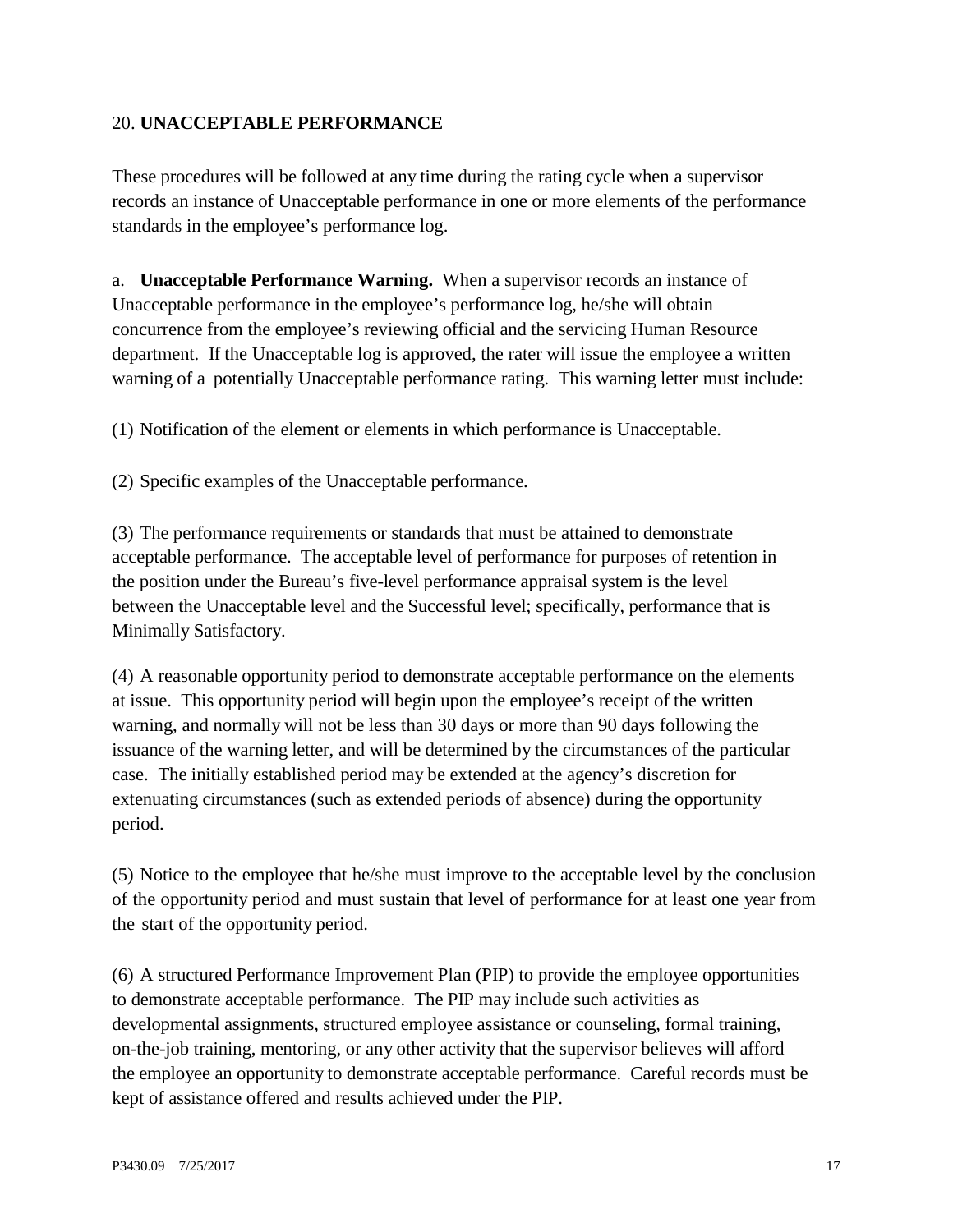(7) Explanation of actions that may be initiated if the Unacceptable performance continues or if acceptable performance is not demonstrated.

Human Resource Managers will assist supervisors in preparing performance warning letters. Warning letters must be approved by the Regional HRM Office and the Employment Law Branch.

If the Unacceptable log is not supported by the reviewing official and/or Human Resources, the supervisor will change the Unacceptable log rating to the appropriate rating supported by the employee's performance.

b. **Improved Performance During the Opportunity Period.** If, at the conclusion of the opportunity period, the rating official determines that the employee has improved to an acceptable level in the element that formed the basis for the opportunity period, no further action will be taken. When it is time for the annual rating, the rating official will consider the instance of Unacceptable performance along with other recorded instances of performance for that element and give it appropriate weight in assigning the rating for that element.

c. **Additional Unacceptable Performance During the Opportunity Period.** If, at the conclusion of the opportunity period, the rating official determines the employee has not improved to an acceptable level in the element that formed the basis for the opportunity period, the rating official will document the exhibited performance and prepare an annual performance rating. The element will be rated Unacceptable and the proposed overall rating will be Unacceptable.

If it is not time for the annual rating and the reviewing official does not concur with the proposed Unacceptable rating, then no rating will be issued. However, if at any time during the remainder of the rating period the supervisor notes another instance of Unacceptable performance in the same element, he/she will again propose an Unacceptable rating.

If it is time for the annual rating and the reviewing official does not concur with the proposed Unacceptable rating, the reviewing official's rating is the final rating. The reviewing official must adjust the individual element ratings to support the overall rating given and substantiate these changes in the "reviewer's comments" on the rating form.

If the reviewing official concurs with the proposed Unacceptable rating, an Unacceptable rating will be issued, together with a notice of proposed action in accordance with subsection 21 of this section.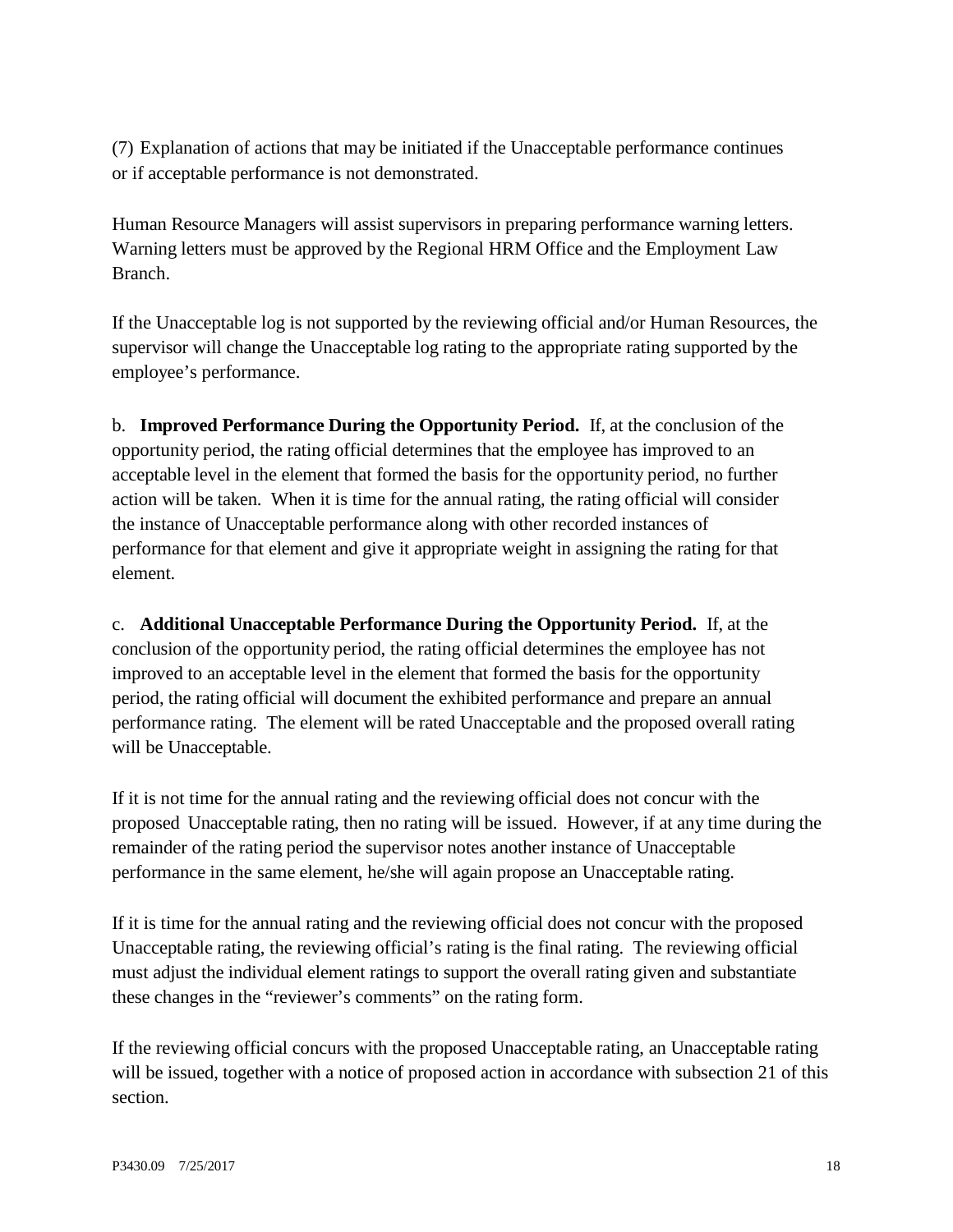#### d. **Additional Unacceptable Performance During the 12 Months Following the**

**Beginning of the Opportunity Period.** In order to demonstrate acceptable performance following a performance warning letter, employees are required to improve their performance to an acceptable level **and** sustain that level of performance for 12 months following the beginning of the opportunity period. Therefore, if a supervisor notes Unacceptable performance in the same element that formed the basis for the warning letter at any time during the 12 months following the beginning of the opportunity period, he/she will prepare a proposed Unacceptable rating as described in subsection 20c above. This is the case even if the employee did demonstrate acceptable performance during the opportunity period and/or received a performance rating of Minimally Satisfactory or better since the issuance of the warning letter.

#### <span id="page-18-0"></span>21. **PROPOSING AND TAKING ACTION BASED ON UNACCEPTABLE PERFORMANCE**

When the reviewing official approves and issues an Unacceptable performance rating, he/she also issues a notice of proposed action in accordance with the following procedures:

An employee who receives an Unacceptable rating may be reassigned.

A non-probationary employee whose reduction in grade or removal is proposed is entitled to:

- Thirty calendar days' advance written notice, which specifies the action proposed, the specific instances of Unacceptable performance on which the proposed action is based, and the elements involved in each instance of Unacceptable performance. These instances must have occurred within one year prior to the notice of proposed action.
- The right to be represented by an attorney or other representative.
- Fifteen calendar days to respond orally and/or in writing to the deciding official. The response time may be extended for a specified time as determined by the deciding official, but not for more than an additional 30 days.
- A final written decision within 30 days after the expiration of the 30-day advance notice period. The written decision must specify the instances of Unacceptable performance upon which the action is based and may include any instances of Unacceptable performance that occurred within a one-year period ending on the date of the notice of proposed action. The final decision must also include notice of the employee's right to appeal the action to the Merit Systems Protection Board, Equal Employment Opportunity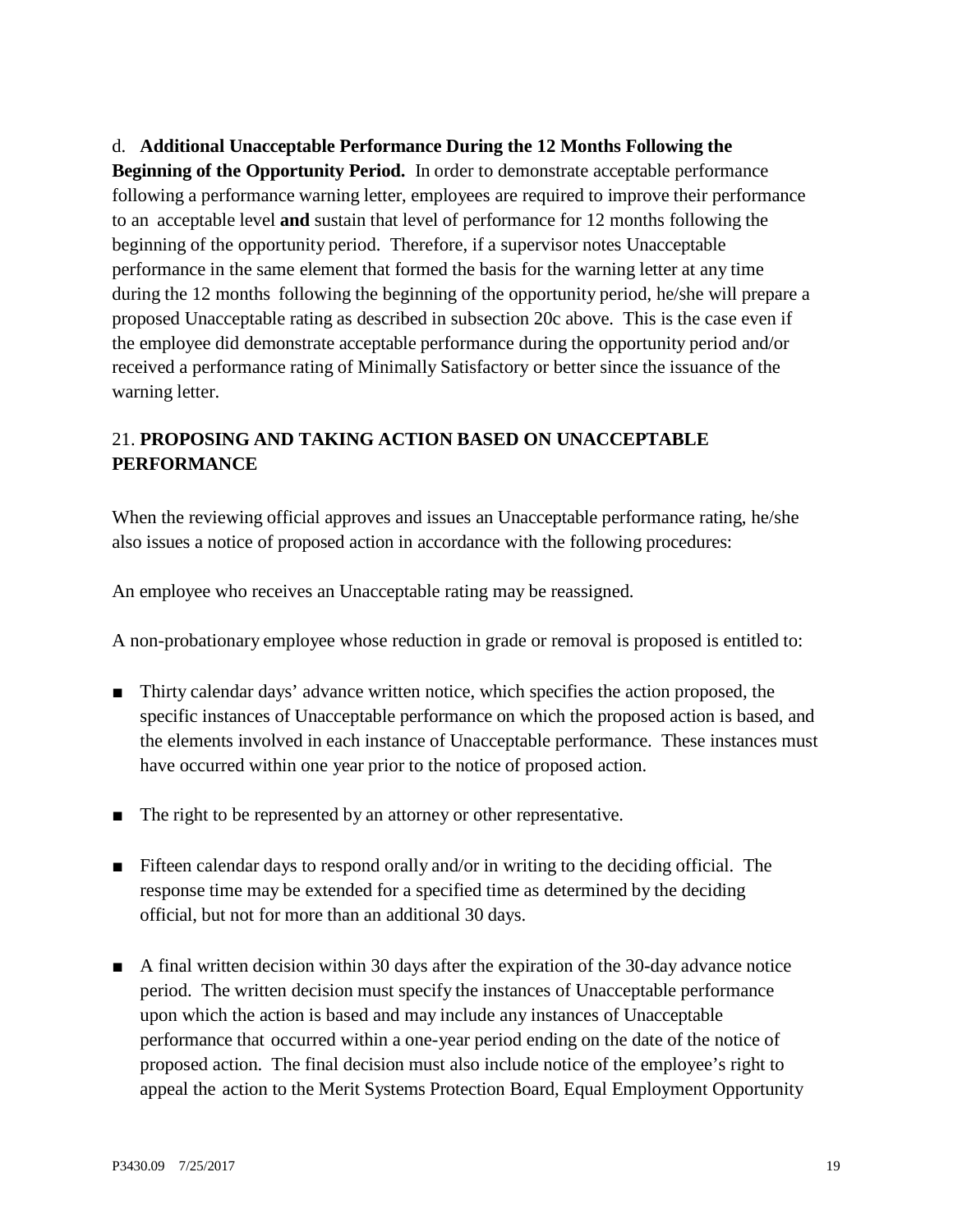Commission, or to file a grievance under the negotiated grievance procedure (but only one); the time limits for filing an appeal or grievance; a copy of the MSPB appeal form; and a copy (or access to a copy) of the MSPB regulations.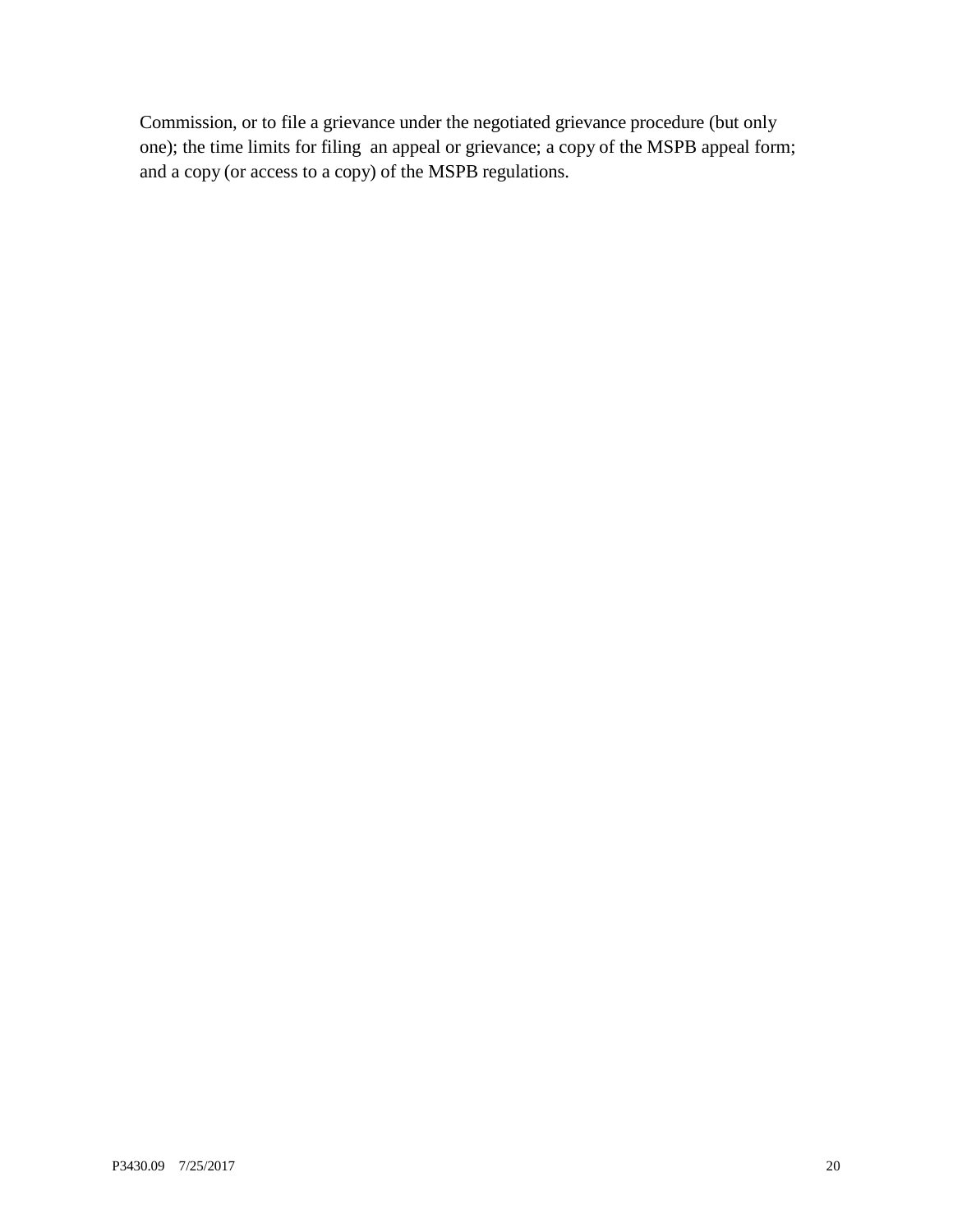# <span id="page-20-0"></span>Section 2. **Performance Evaluation Program for Non-Bargaining Unit Employees**

#### <span id="page-20-1"></span>1. **PURPOSE AND SCOPE**

The objectives of the performance evaluation program are to help improve performance; strengthen supervisor-employee relationships and communications; identify and inform employees of organizational objectives, work requirements, and standards; recognize employee accomplishments and good work; identify and correct work deficiencies; and guide personnel actions such as within-grade and quality step increases, promotions, demotions, removals, reassignments, performance awards, and training.

#### *Directives Referenced*

Program Statement **Awards Program, Incentive Awards** DOJ Human Capital Objectives and Strategic Plan.

5 CFR 293, 430, 432, 451, 531, 532 and 771.

5 U.S.C., Chapters 43 and 45

#### <span id="page-20-2"></span>2. **COVERAGE**

This section applies to all non-bargaining unit employees, **except**:

- Employees serving under excepted appointments of less than 120 calendar days.
- Persons providing services on a contract basis.
- Attorneys classified in the GS-905 series and Law Clerks classified in the GS-904 series.
- Employees in the Senior Executive Service.
- Any other employees specifically excluded by statute.

#### <span id="page-20-3"></span>3. **EFFECTIVE DATE**

The effective date is the date this policy is published. Any administrative action initiated prior to this approved policy (e.g., an action taken against an employee for Unsatisfactory performance under 5 U.S.C. 4303) and any ratings deferred under the previous appraisal program must continue to be processed in accordance with the procedures contained in that program.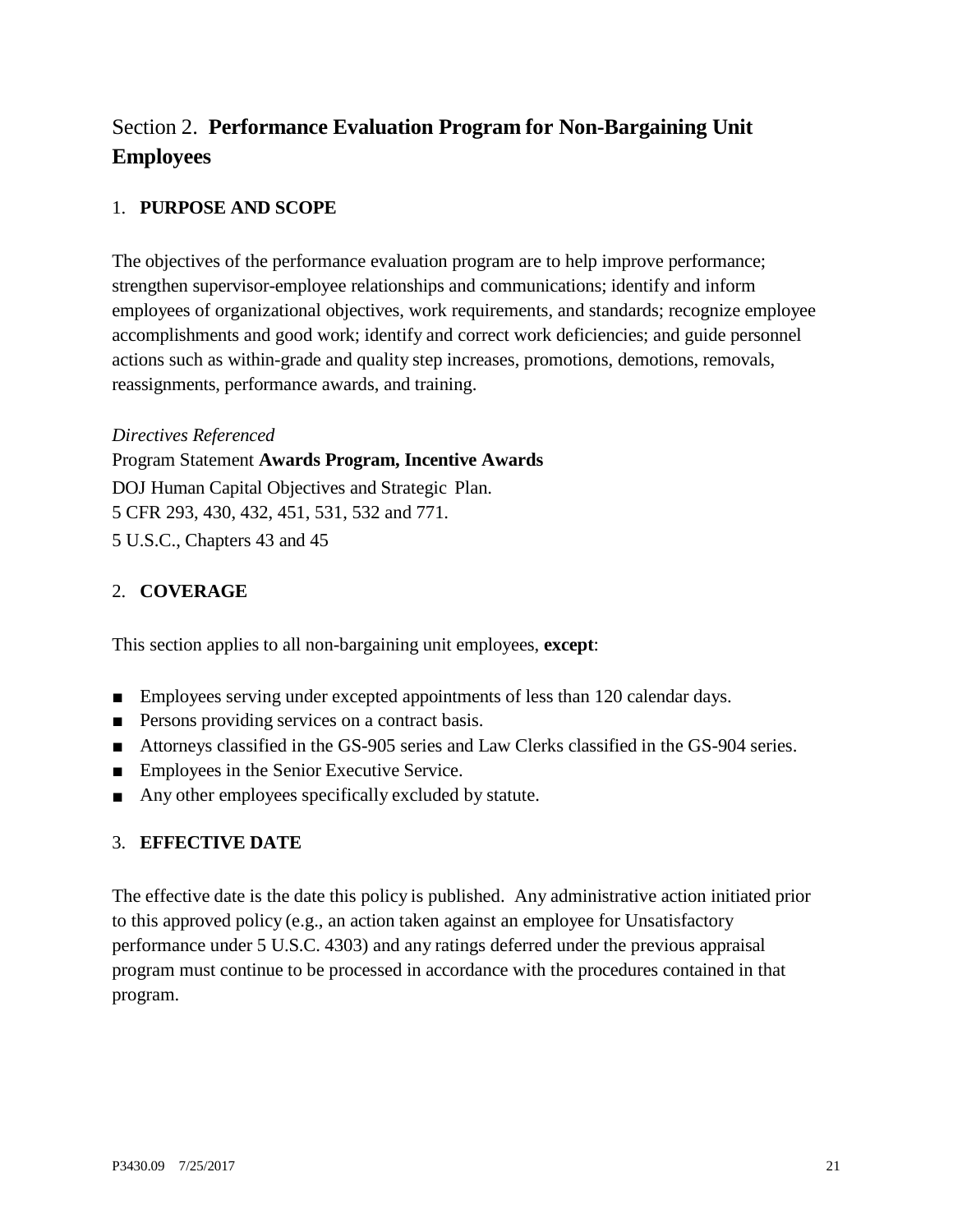#### <span id="page-21-0"></span>4. **RESPONSIBILITIES**

a. The **Assistant Director, Human Resource Management Division**, is responsible for the overall administration of this program.

b. The **Federal Bureau of Prisons Personnel Director** is responsible for ensuring that the performance evaluation program is carried out throughout the system in compliance with current laws and regulations.

c. **Chief Executive Officers** are responsible for ensuring that there is an effective performance evaluation program at their level of the organization.

d. The **Approving Official** for Outstanding performance ratings varies with the organizational level of the employee being rated:

(1) Institution **Wardens** are the approving officials for Bureau of Prisons employees at and below the assistant department head level.

(2) **Complex Wardens** are the approving officials for non-UNICOR institution employees above the assistant department head level, with the exception of the employees they directly supervise.

(3) **Regional Directors** are the approving officials for non-UNICOR and non-Complex institution employees above the assistant department head level and Regional Office employees below the Deputy Regional Director. This does not preclude input by the appropriate Assistant Director.

(4) **Assistant Directors** are the approving officials for Central Office employees, except for employees for whom the Director or Deputy Director is the reviewing official.

(5) **Assistant Director, Federal Prison Industries (UNICOR)** is the approving official for institution non-bargaining UNICOR employees.

e. The **Reviewing Official** is the next supervisor above the rating official and is responsible for assigning an overall rating and approving or adjusting individual element ratings. Reviewing officials also approve elements and standards for their subordinate staff, are responsible for monitoring the performance appraisal practices of subordinate supervisors, and provide advice or instruction as needed. Reviewing officials ensure that recommendations for incentive awards based on performance ratings are consistent with policy, and determine whether recommendations for Outstanding performance ratings will be forwarded to the approving official.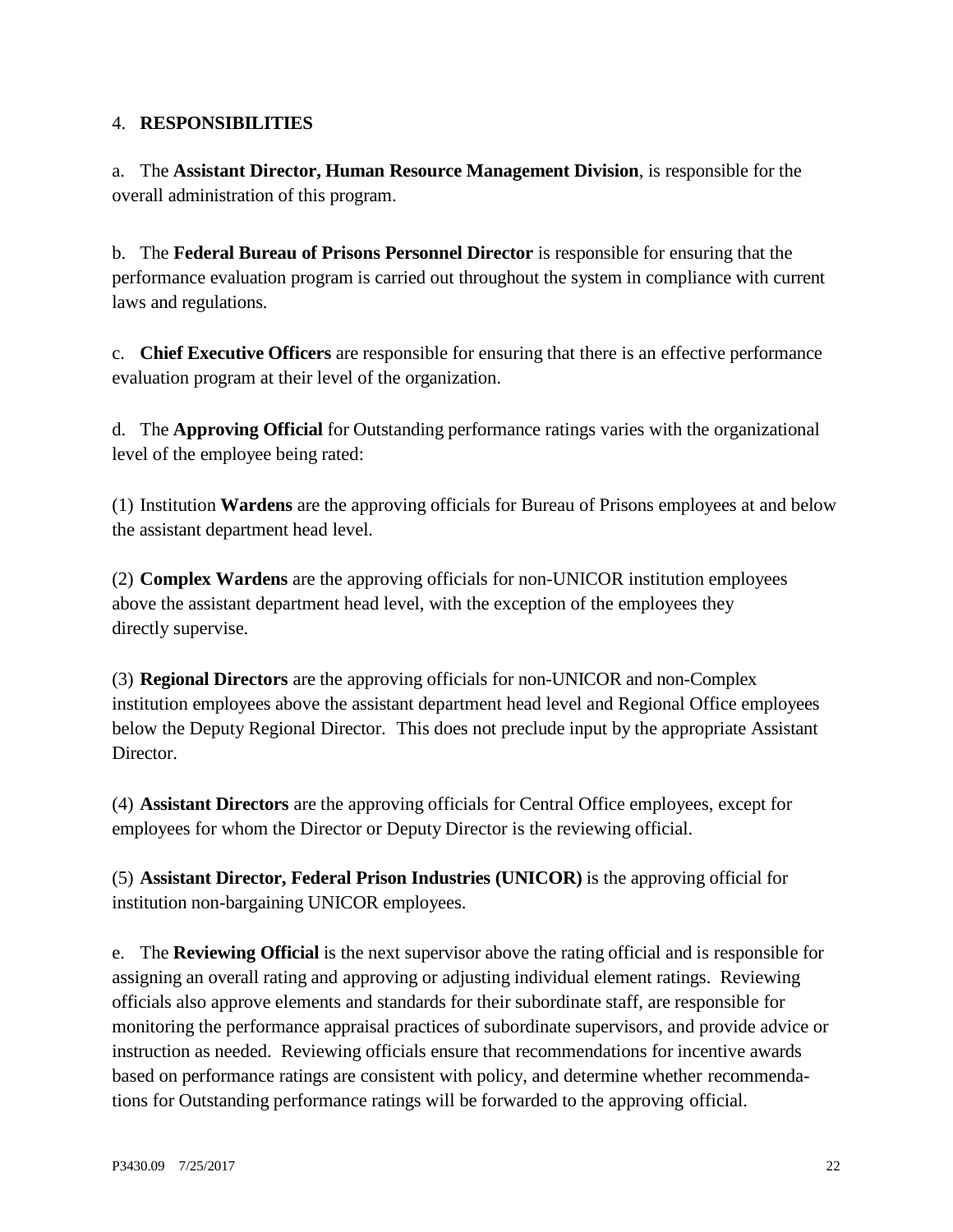f. The **Rating Official** is the first level of management having the full range of supervisory responsibilities, including recommending performance awards. Rating officials are responsible for meeting with employees and providing performance feedback/guidance, conducting progress reviews, and completing the annual performance rating in accordance with the procedures in this section.

Regional Administrators may suggest to rating officials significant incidents for inclusion in the progress review or final rating that relate to the quality of professional services provided. These suggestions may be particularly useful for departments in specialized program areas.

Institution Chief Executive Officers are the rating officials for Associate Wardens (I&E) and Superintendents of UNICOR. UNICOR Division Managers may suggest to the CEO significant incidents for inclusion in the performance plan that relate to UNICOR Corporate goals and policies.

g. **Employees** are responsible for becoming familiar with the objectives and procedures of the performance evaluation program and for understanding the elements and performance measures in their Performance Work Plan (PWP). The employee is responsible for seeking clarification from the supervisor on any objective, performance measure, or any other aspect of this program that is not clear. The employee should inform the supervisor of any factors or circumstances that he/she believes should be considered in evaluating his/her performance.

h. **Human Resource Managers** are responsible for providing advice and assistance to employees and supervisors on this program and training on the Performance Management System. Performance management training is provided to supervisors/managers once per calendar year.

Human Resource Managers will be responsible for maintaining and reviewing performance reports on a quarterly basis.

#### <span id="page-22-0"></span>5. **BASIC PROGRAM REQUIREMENTS**

The basic structure of the performance evaluation program is outlined below and described in detail in subsequent sections.

At the beginning of the rating period, the rating official issues the employee his/her Performance Work Plan (PWP) and discusses its contents with the employee. Both the employee and rating official acknowledge receipt of the PWP. The rating official records the date that the discussion took place.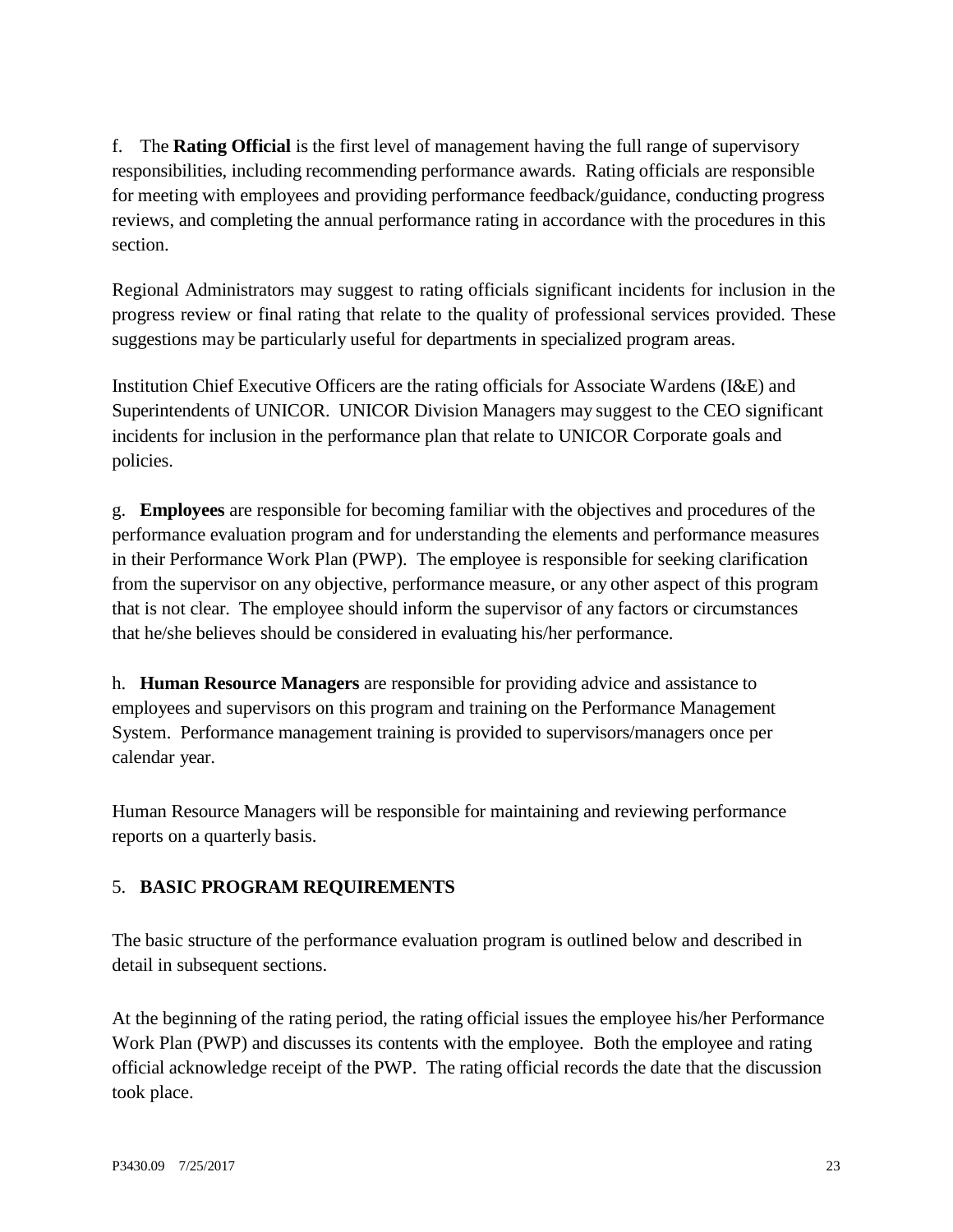Halfway through the rating period, the rating official completes a written progress review and discusses it with the employee. Both the employee and rating official acknowledge the progress review. The rating official records the date that the progress review discussion took place. Performance plans created with less than 180 days left in the rating cycle do not require a progress review.

At the end of the rating period, the rating official evaluates objectives and measures within each element of the PWP, assigns a rating to each element, and forwards the rating to the reviewing official. The reviewing official approves or adjusts the individual element ratings, approves an overall rating (and forwards the rating to the approving official in the case of Outstanding ratings), and returns the rating to the rating official for discussion with and acknowledgement by the employee. Typically, employees will receive their performance rating within three weeks after the end of the rating period.

The performance appraisal program allows for rating individual elements, as well as overall performance, at one of five levels, using pattern H (5 CFR 430.208), which reflects ratings at level 5 (Outstanding), level 4 (Excellent), level 3 (Achieved Results), level 2 (Minimally Satisfactory), and level 1 (Unsatisfactory).

An employee must have worked under a PWP for a minimum of 90 days before receiving a rating based on his/her PWP. A rating official must have supervised an employee for a minimum of 90 days before he/she can rate the employee. These 90-day requirements apply only to final ratings, not progress reviews. There is no minimum time requirement before a reviewing official can review a rating.

Employees absent due to being on active military duty or workers' compensation will maintain their existing rating until their return. Employees returning with at least 90 days remaining in the current rating period will be evaluated at the end of the rating cycle. Employees with less than 90 days remaining in the current rating period will be evaluated after the 90-day requirement has been met.

#### <span id="page-23-0"></span>6. **RATING PERIOD**

The rating period for employees begins on April 1 each year and ends March 31 the following year. Except as specified in subsection 9b, the rating period may be adjusted as follows:

- If an employee changes positions, which results in the issuance of a new PWP, the rating period begins on the date of the change and ends on March 31, or 90 days after the date of the change, whichever is later.
- If an employee changes supervisors, the rating period does not end until he/she has been under the same supervisor for at least 90 days.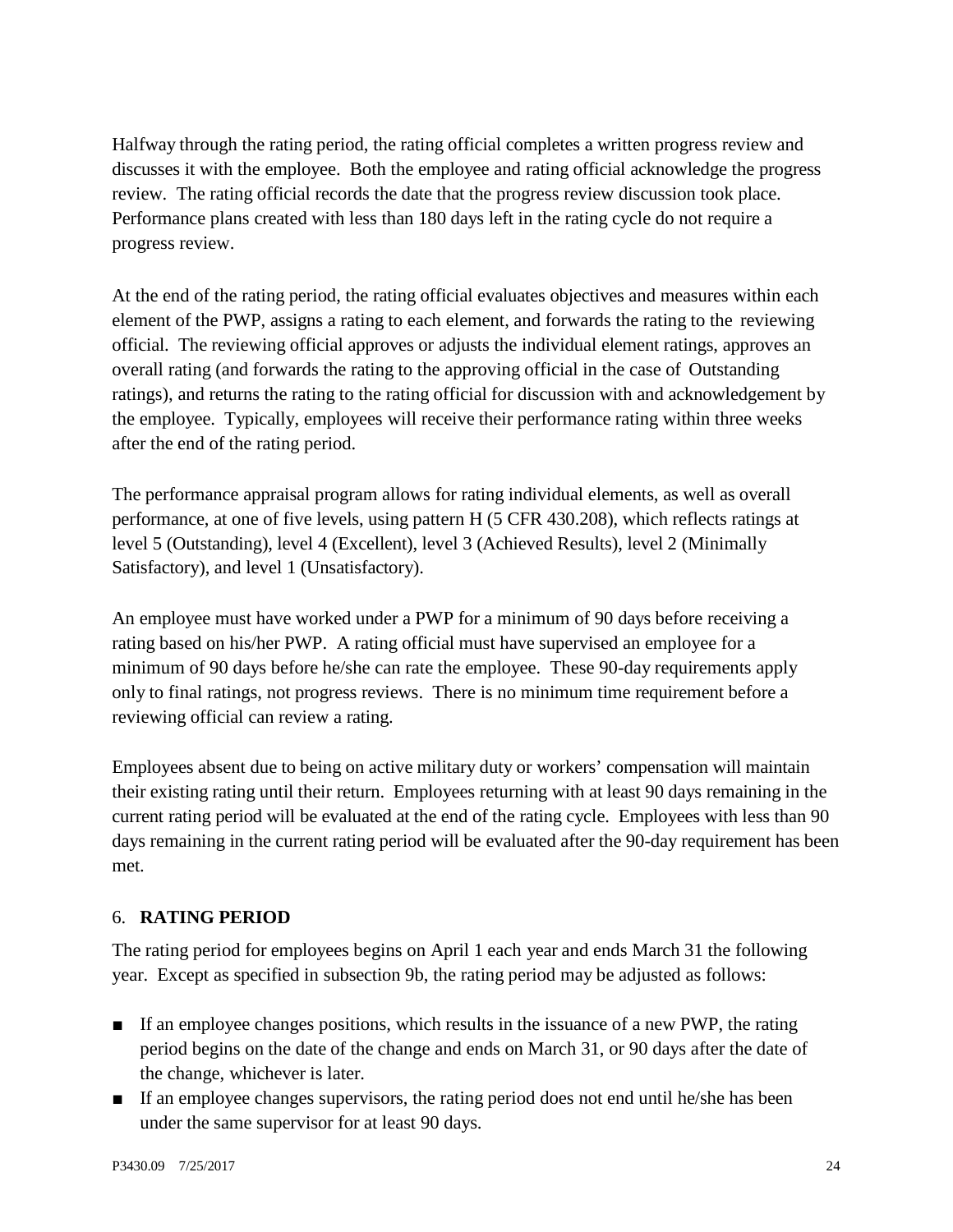■ If a rating period is extended past March 31 to meet one or both of the conditions described above, then the employee's next rating period starts on the day after the above conditions are met and ends on March 31 the following year.

#### <span id="page-24-0"></span>7. **CRITICAL ELEMENTS AND PERFORMANCE MEASURES**

Critical job elements developed by the Office of Personnel Management and the Department of Justice correspond with the Director's PWP. The elements tie in with the Department of Justice's Strategic Goals and Human Capital Goals and with the Bureau of Prisons' organizational goals and desired results. The Personnel Director's Branch reissues elements when necessary to reflect changes in organizational objectives. The Attorney General or Deputy Attorney General may issue mandatory critical elements, objectives, and/or measures that must be included in an employee's PWP.

An "objective" is a goal or expectation that must be met during the life of the PWP.

A "performance measure" is a particular function or task that must be accomplished in support of the objective. A performance measure must be measurable (in terms of quantity, timeliness, etc.)

The PWP allows for rating each performance measure, element, and overall performance at one of five levels: Outstanding, Excellent, Achieved Results, Minimally Satisfactory, and Unsatisfactory.

#### <span id="page-24-1"></span>8. **DEVELOPING A PERFORMANCE WORK PLAN**

A PWP contains three Critical elements:

- Accountability for Organizational Results.
- People/Workforce/Teamwork/Communication.
- Taxpayer Value.

Each Critical element must contain at least three objectives. Each objective must contain at least one performance measure.

At the beginning of the rating period, the rating official and employee review the rating official's PWP to determine which objectives and measures correspond to the employee's PWP. The PWP form found on Sallyport, on the Staffing and Employee Relations page, is used to develop this plan. Additional objectives and performance measures may be created by the rating official. Performance measures are written at the Achieved Results level. The PWP should be discussed and issued as soon as possible after the start of the rating period, normally within 30 days. The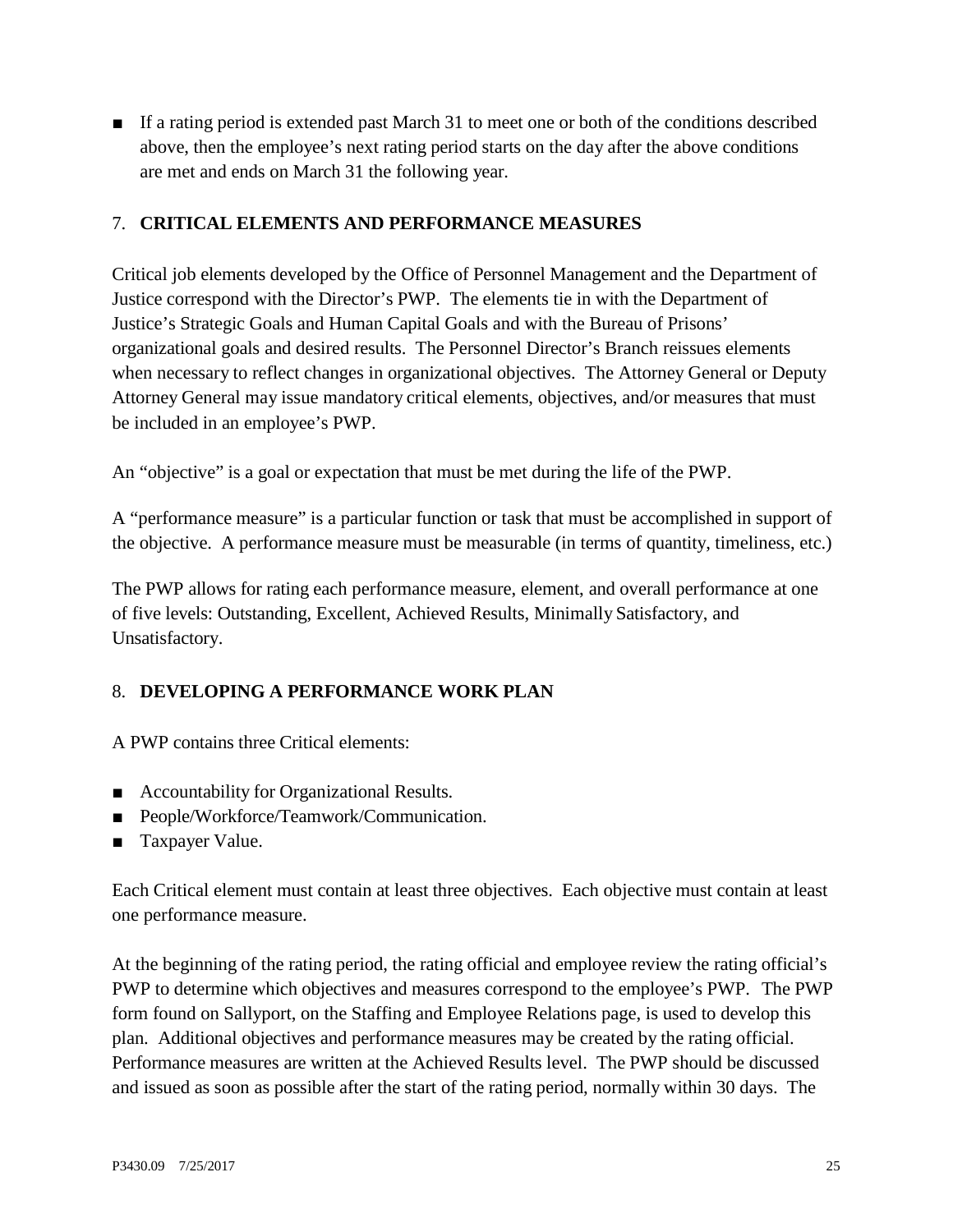employee and rating official acknowledge receipt of the PWP. The rating official records the date that the discussion took place.

Changes can be made to a PWP up to 90 days prior to the end of the rating period. The employee acknowledges the changes made to the PWP. The rating official records the date the discussion took place. If the rating official changes during the rating period but there is no change to the employee's PWP, it is not necessary for the new rating official to review the PWP with the employee; however, rating officials are always responsible for discussing the PWP and responding to employees' requests for clarification of the standards.

If an employee is **detailed** or **temporarily promoted** to another position in the Bureau and the assignment is expected to last at least 120 days, the employee will be given a PWP for the temporary assignment within 30 days of beginning the detail or temporary promotion. An interim rating will be prepared at the end of the detail or temporary promotion; the weight given to this interim rating will be proportional to its share of the total appraisal period.

If an employee is **detailed outside the Bureau**, reasonable efforts will be made to obtain appraisal information from the outside organization that shall be considered in arriving at the employee's rating of record. If the employee has served in the Bureau for the minimum time period (90 days) during the rating period, he/she must be rated. The rating will take into account appraisal information obtained from the borrowing organization.

If the employee has not served in the Bureau for the minimum time period, but has served the minimum time period in the outside organization:

- Reasonable efforts will be made to prepare a rating based on the appraisal information from the borrowing organization, **or**
- The rating will be deferred until the employee is able to serve the minimum time period in the Bureau or the borrowing organization is able to provide appraisal information.

The final rating most recently rendered by the former agency will be the employee's current rating of record until it is superseded by a final rating issued by the Bureau.

## <span id="page-25-0"></span>9. **MONITORING PERFORMANCE**

The performance evaluation program requires that rating officials observe and note employee performance continuously throughout the rating period.

a. **Evaluating Performance**. Performance is evaluated based on the actual work accomplishments of the employee. Instances of performance used to evaluate the employee must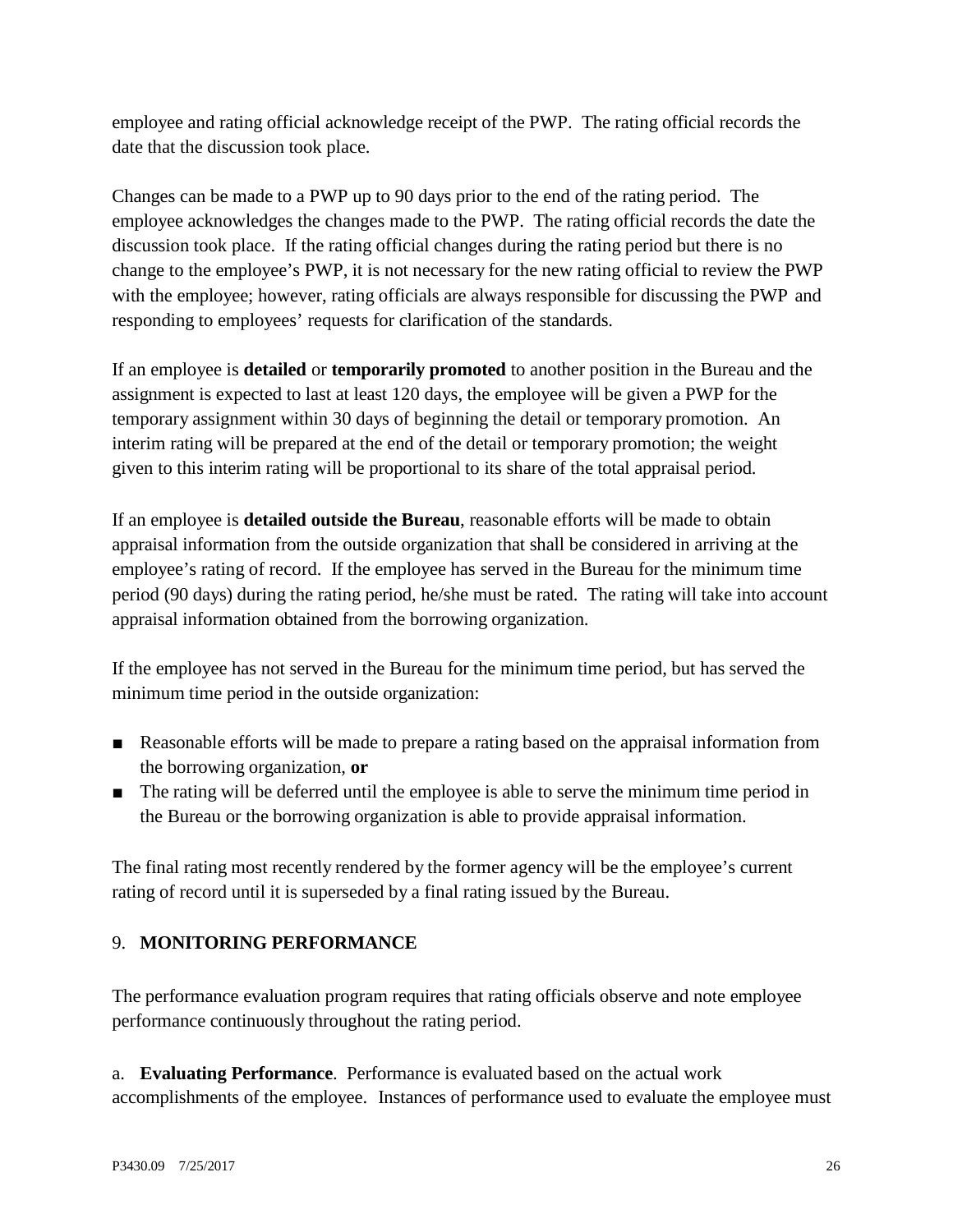be related to one or more elements of his/her PWP. The rating official considers what he/she accomplished compared to the PWP, and circumstances surrounding or contributing to the performance – such as the consequences of the performance, whether the employee had sufficient time and resources, or whether circumstances outside the employee's control contributed to the performance.

b. **Multiple Supervision**. If an employee is supervised by more than one supervisor during the rating period, those supervisors are responsible for providing the rating official with any comments or incidents for consideration for inclusion in the PWP. This provision does not apply to employees who receive an interim rating in accordance with subsection 8 of this section.

c. **Documenting Unsatisfactory Performance**. Instances of Unsatisfactory performance recorded in the performance log require additional actions by the supervisor. Refer to subsection 21 of this section for information on addressing Unsatisfactory performance.

#### <span id="page-26-0"></span>10. **PROGRESS REVIEW**

The rating official will conduct at least one formal progress review during the rating period, unless the time requirements outlined in this subsection are not met.

One progress review is required for non-probationary employees; it will be conducted at the halfway point of the rating period. Performance plans created with less than 180 days left in the rating cycle do not require a progress review.

Three progress reviews are required for probationary employees; they will be conducted at the end of the third, sixth, and ninth months of the probationary year.

No rating is assigned to the elements at this time. The rating official will discuss the progress review with the employee and both will acknowledge the discussion. There is no provision or requirement for the reviewing official to review or comment on the progress review; however, reviewing officials may examine progress reviews prepared by their subordinate supervisors.

Acknowledgement of progress reviews and the annual rating for probationary employees is recorded on one performance appraisal form. Acknowledgement of the performance plan as well as the 3-month, 6-month, and 9-month progress reviews and annual rating are recorded on one form. Rating officials must ensure that a probationary employee acknowledges receipt of his/her performance plan, as well as after each progress review is issued.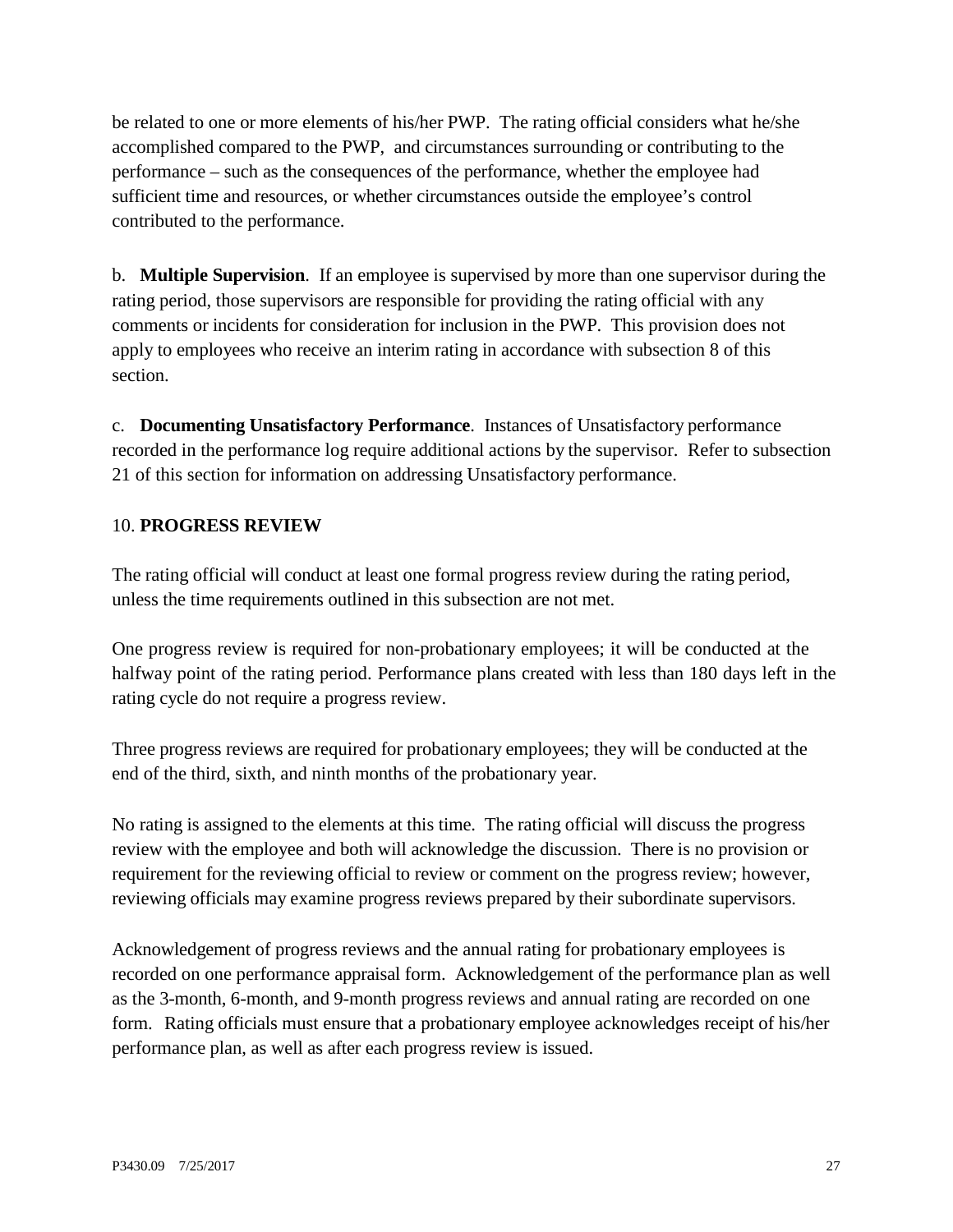The rating official does not assign ratings for any of the probationer's progress reviews; ratings are assigned to the elements only for the final rating at the end of the probationary period. Likewise, there is no provision or requirement for the reviewing official to review or comment on the 3-month, 6-month, or 9-month progress reviews of probationary employees; however, rating officials may examine the progress reviews prepared by their subordinate supervisors. The reviewing official assigns the overall rating and makes narrative comments on the final annual rating of a probationary employee.

#### <span id="page-27-0"></span>11. **FINAL RATING**

a. **Determining Element Ratings**. The rating of an employee's performance in each job element is determined by the ratings assigned to each performance measure by the rating official, based upon the employee's accomplishments.

Each performance measure is rated at one of five levels: Outstanding, Excellent, Achieved Results, Minimally Satisfactory, or Unsatisfactory. The rating official will select the rating for each measure and write narrative comments in the space provided for each.

Subsequently, each element is rated at the level that reflects the level assigned to the majority of performance measures for that element. The rating official derives the element rating based on the following: If two different levels have an equal number of performance measures, the official may assign either level unless there is an intermediate level. For example, if two measures are Achieved Results and two are Excellent, the rater may assign either Achieved Results or Excellent as the element rating. If two measures are Achieved Results and two are Outstanding, the rater must assign Excellent. If there are an unequal number of performance levels assigned to a measure, the levels must be averaged (i.e., 3 EX, 2 MS, 1 AR = AR).

Special provisions apply when rating a performance measure as Unsatisfactory. Refer to subsection 21 of this section for the procedures for documenting Unsatisfactory performance.

The rating official will select the rating for each element, and write narrative comments on the employee's overall performance in the "rater's comments" section of the form. Rating officials must complete the training and career development section of the form with recommendations for training or other developmental activities.

For dual or multiple supervision, all supervisors of 90 days or more should provide input into the rating process. Reviewing officials may also seek input from supervisors of lesser periods of time.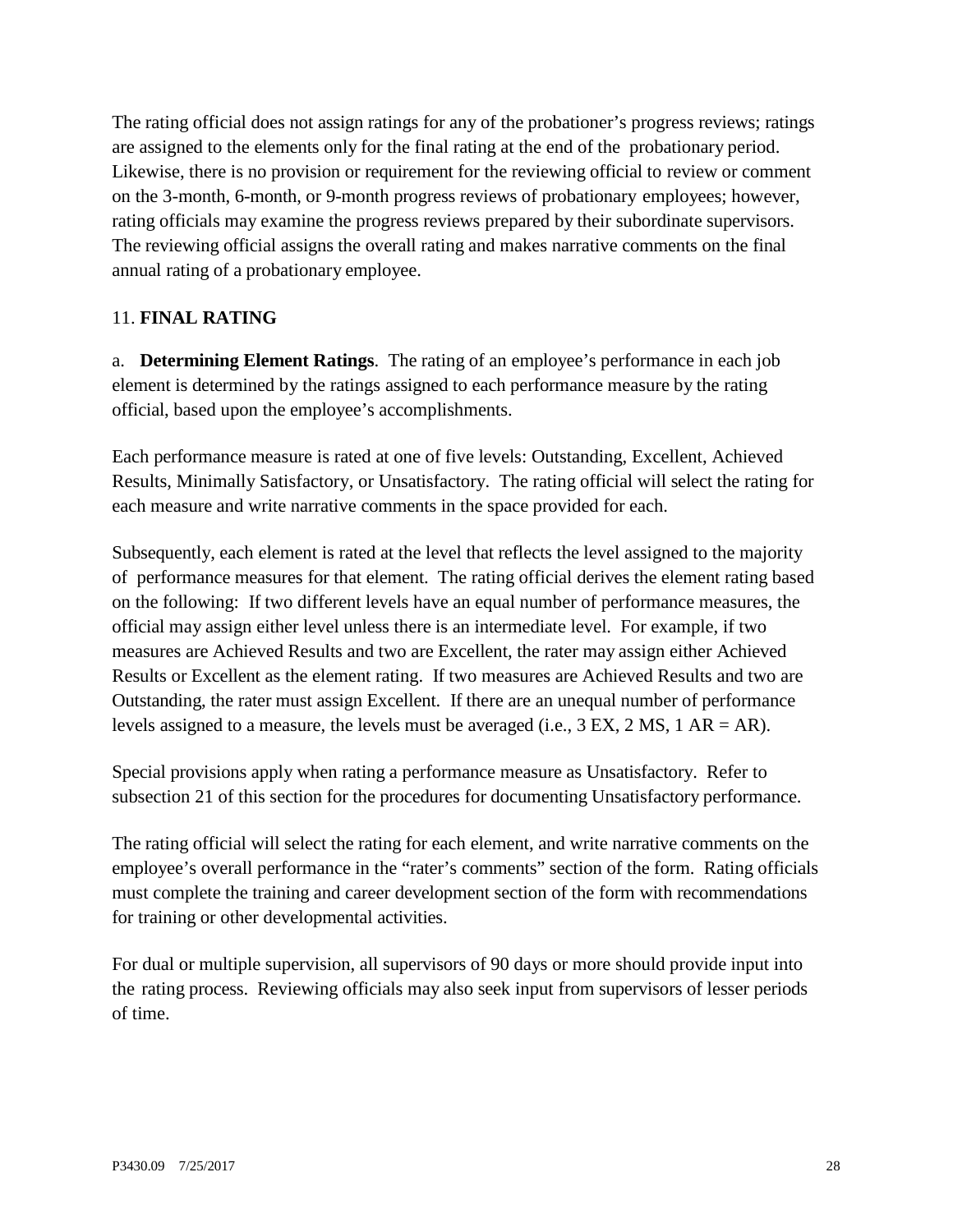b. **Overall Rating**. The overall rating is approved by the reviewing official, *based on the individual element ratings.* The reviewing official approves the overall rating and writes narrative comments in the "reviewer's comments" section.

Except in the case of Outstanding ratings, the rating assigned by the reviewing official is the final rating. If the proposed rating is Outstanding, the individual specified in subsection 4d of this section is the approving official. Reviewing officials must adjust individual element ratings to be consistent with the overall rating; however, any such changes by the reviewer must be substantiated by the comments in the "reviewer's comments" section.

Element Ratings are noted on the Element Rating Scale on the PWP form: **Outstanding** = 5; **Excellent** = 4; **Achieved Results** = 3; **Minimally Satisfactory** = 2; **Unsatisfactory** = U.

The element points are multiplied by the weight factor to determine the total element score. The three element scores are added to determine the Overall Summary Rating.

The overall PWP rating is determined by comparing the Overall Summary Rating to the Summary Rating Scale. The Summary Rating Scale is:

 $461 - 500 =$ Outstanding  $361 - 460 =$  Excellent  $261 - 360 =$  Achieved Results  $200 - 260 =$  Minimally Satisfactory

When an element is rated as Unsatisfactory (U), an Overall Summary Total is not calculated. Instead, the Overall Performance Rating of Record must be marked Unsatisfactory.

#### <span id="page-28-0"></span>12. **FINAL DISCUSSION**

After the reviewing official has approved the final rating (and the approving official has approved an Outstanding rating, if applicable), the rating form is returned to the rating official for discussion with the employee. No rating will be discussed with the employee until after the reviewing official (and, if necessary, the approving official) has approved the final rating. The rating official should give adequate time and attention to this part of the evaluation process.

Rating officials must specify areas in which their employees should seek out training, education, or other developmental activities to improve skills or knowledge or enhance career advancement and promotion potential. The employee will acknowledge his/her final rating,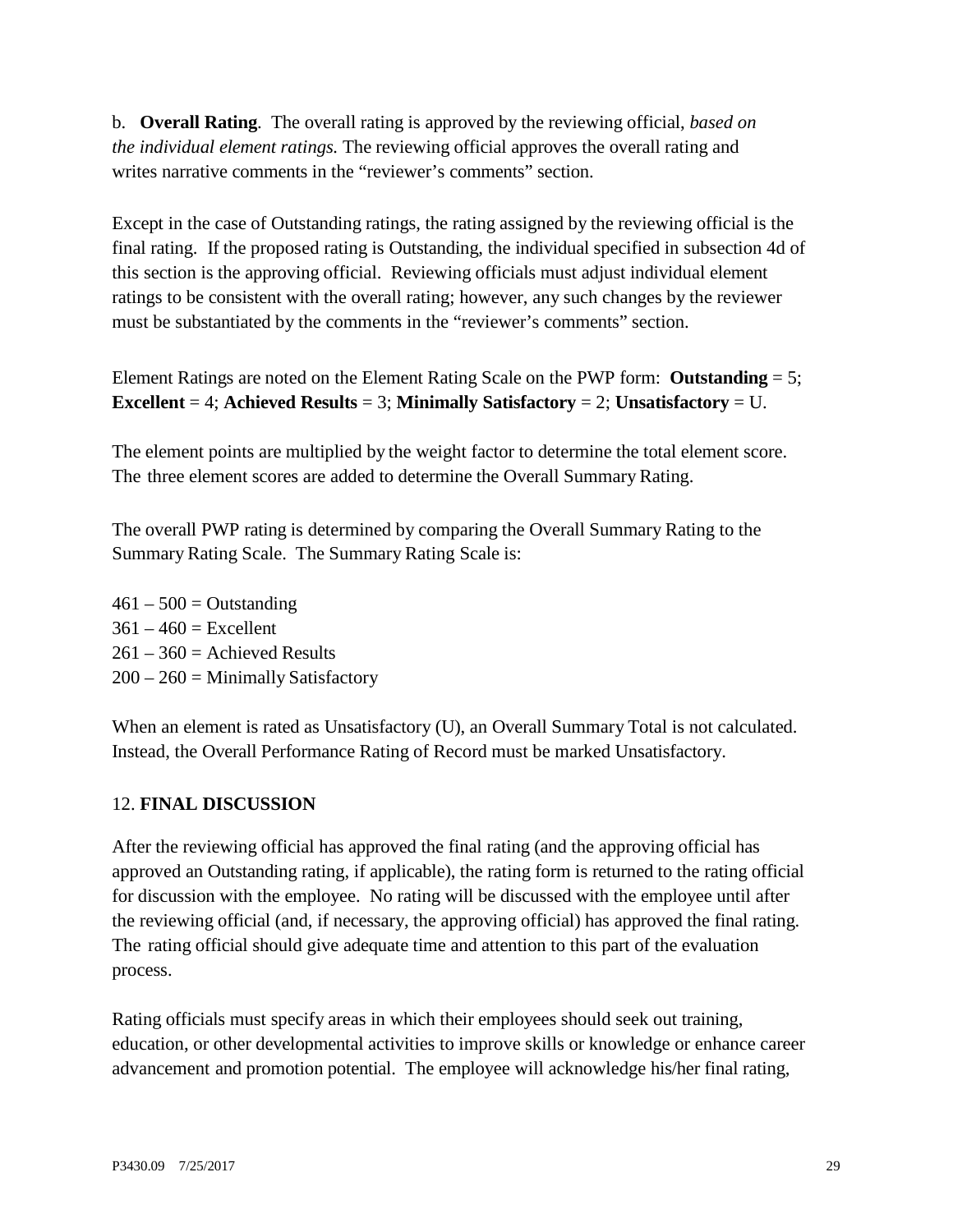indicating that the performance rating has been discussed. The completed evaluation will be filed in the employee's eOPF.

#### <span id="page-29-0"></span>13. **FILING COMPLETED PERFORMANCE EVALUATIONS**

Completed performance ratings will be retained for four years. If a rating is increased or changed as a result of a successfully pursued grievance or other proceeding, the amended rating will be filed and the contested rating removed from the employee's eOPF.

The final rating will be keyed into the NFC system, in accordance with instructions in the Payroll/Personnel Processing Manual.

#### <span id="page-29-1"></span>14. **PROBATIONARY EMPLOYEES**

The probationary period is an extension of the examination and selection process and provides an opportunity for management to assess the total suitability of new employees. It is the policy of the Federal Bureau of Prisons to provide probationary employees with an intensive program to ensure that they are provided with direction in their jobs and are capable of performing effectively.

Probationary employees receive formal progress reviews immediately following the third, sixth, and ninth months of employment, as described in subsection 10 of this section.

Failure to meet the standards of performance and satisfactorily complete training will be a basis for disqualifying an employee during the probationary period.

No part of this section is to be interpreted as discouraging or preventing the initiation of removal action at any time during the probationary year if it is determined, after a full and fair review, that the employee's performance or conduct is not satisfactory.

Employees in the competitive service who are serving a probationary period are excluded from the provisions of 5 C.F.R. Part 432 governing performance-based reduction in grade and removal actions.

#### <span id="page-29-2"></span>15. **INFORMING SUPERVISORS AND EMPLOYEES**

In recognition of the importance of the performance appraisal program and its significance to both supervisors and employees, a copy of this section of the policy will be provided to all nonbargaining unit employees upon its issuance and to new non-bargaining unit employees when they enter on duty. In addition, the Human Resource Manager will ensure that all current rating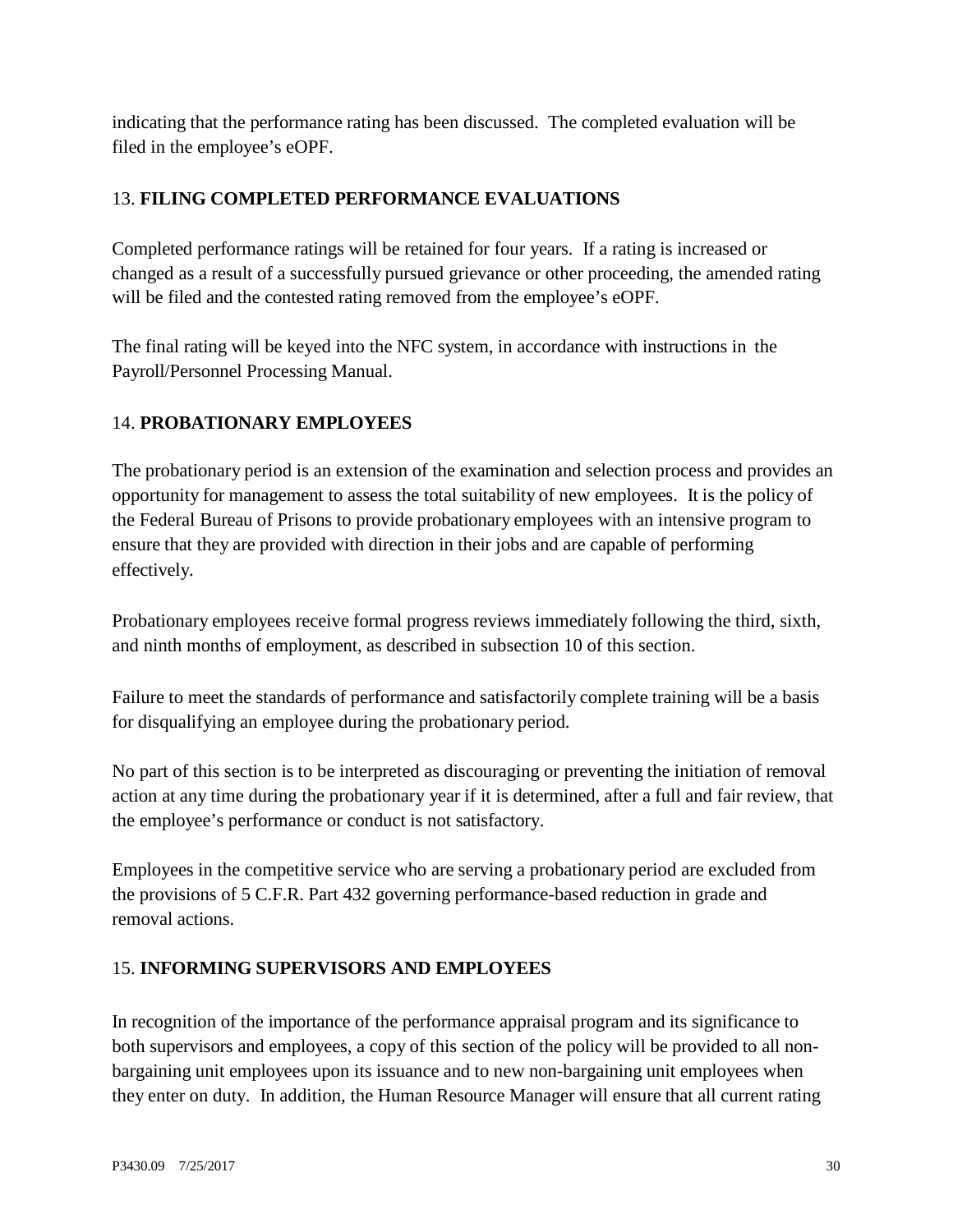and reviewing officials receive a copy of this section of the policy and will give new rating and reviewing officials a copy when they assume such a position.

Human Resource Managers are responsible for providing advice and assistance to supervisors on all aspects of this program and are encouraged to conduct periodic formal training to review the purposes and procedures of performance appraisal.

Supervisors are responsible for discussing the performance evaluation program with their subordinates, including explaining the purpose of the program, rating procedures, and how the process furthers employee and management goals.

## <span id="page-30-0"></span>16. **PERFORMANCE RATING GRIEVANCES**

Non-bargaining unit employees may seek to change their performance ratings using the agency grievance procedure.

## <span id="page-30-1"></span>17. **RELATIONSHIP TO WITHIN-GRADE INCREASES**

To be eligible for a within-grade step increase, an employee must meet the requirements in 5 CFR 531.404 (General Schedule) or 5 CFR 532.417 (Prevailing Rate System). One of these requirements is that the employee must demonstrate an acceptable level of competence in the duties and responsibilities of his/her position. Acceptable level of competence is determined by the employee's most current rating of record being an overall rating of Achieved Results or higher. The rating of record used as the basis of a within-grade increase determination must have been assigned no earlier than the most recently completed appraisal period.

If a decision to grant or deny the within-grade increase is inconsistent with the most recent rating of record, a more current rating of record must be prepared. If the employee's most recent rating of record is Achieved Results or higher, and the performance has deteriorated below an acceptable level of competence, a new rating of record must be prepared on which to base the decision to deny the increase. Similarly, if the most recent rating of record was below Achieved Results and the performance has improved to an acceptable level of competence, a new rating of record must be prepared on which to base the decision to grant the increase.

A supervisor who determines that an employee does not or may not demonstrate an acceptable level of competence will notify the employee in writing at least 60 days before the date on which the employee will complete the required waiting period for a within-grade increase. At least 15 days prior to the end of the waiting period, the supervisor will tentatively determine whether withholding the increase is warranted. If the employee fails to demonstrate an acceptable level of competence, the next higher supervisory level will review the supervisor's tentative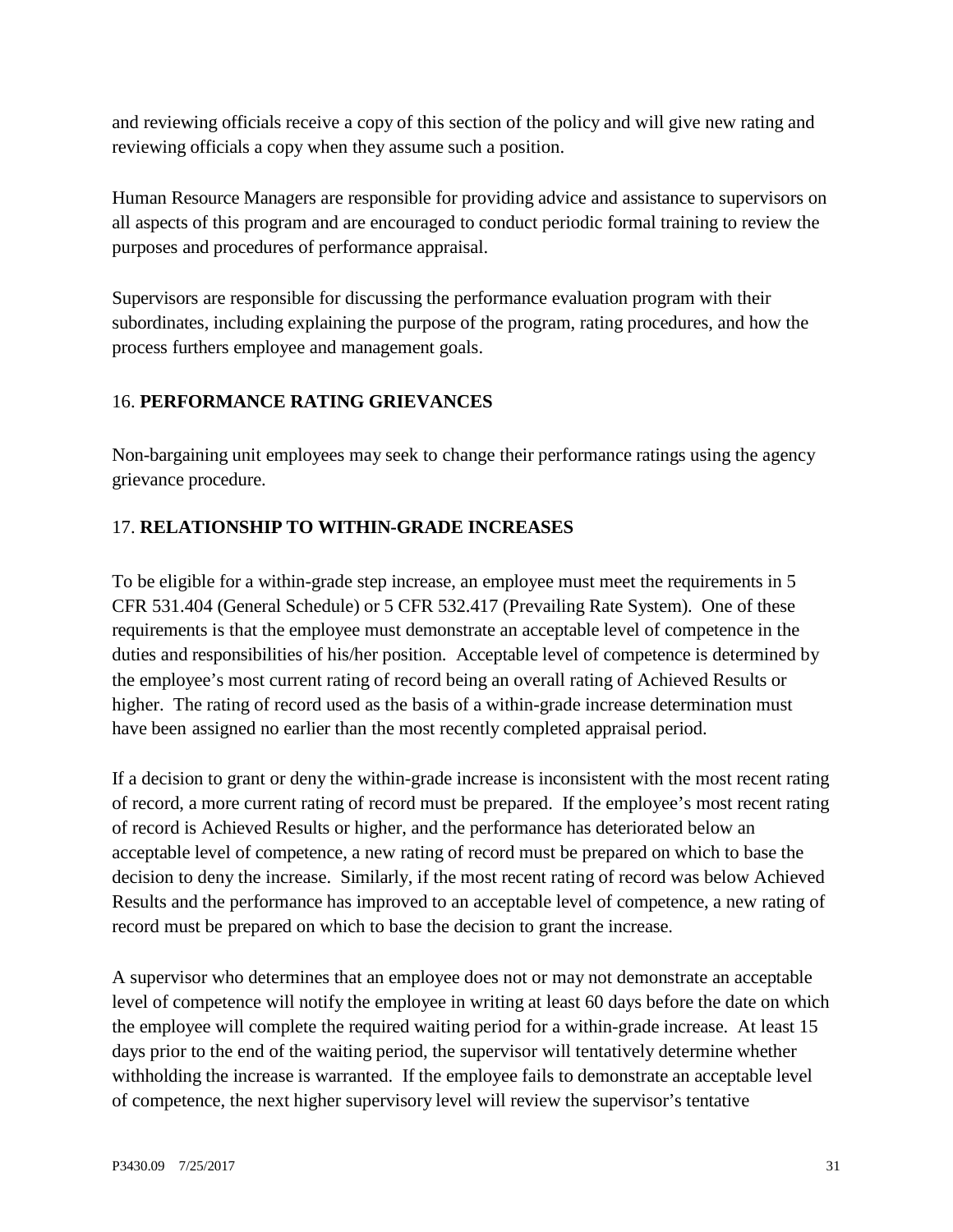determination. If both supervisors agree to withhold the increase, the immediate supervisor will so advise the employee in writing, stating the reasons for withholding the increase and referring to the advance notice given to the employee.

General Schedule employees are entitled to request reconsideration of a decision to withhold a within-grade increase and to present orally and in writing the reasons he/she believes the decision should be reversed. If the decision is to grant the increase, the employee will be certified as meeting an acceptable level of competence and the increase will be granted retroactively as of the end of the waiting period.

General Schedule and Federal Wage System employees may contest a performance rating on which a negative determination is based under the agency grievance procedure.

## <span id="page-31-0"></span>18. **QUALITY STEP INCREASES AND PERFORMANCE AWARDS**

Refer to the Program Statement **Awards Program, Incentive Awards** for eligibility criteria for Quality Step Increases and performance awards.

#### <span id="page-31-1"></span>19. **ADDRESSING DEFICIENT PERFORMANCE**

Addressing performance deficiencies and taking performance-based actions appropriately are important aspects of a sound performance management system. Procedures and requirements for addressing performance that falls below the acceptable level are discussed in the following paragraphs.

Acceptable performance is performance that meets the performance standard or requirement at the level above Minimally Satisfactory.

#### <span id="page-31-2"></span>20. **MINIMALLY SATISFACTORY PERFORMANCE**

When instances of performance or overall performance are deemed to be Minimally Satisfactory, the supervisor should determine what action is best suited to the particular circumstances after discussion with the employee. Counseling, training, and closer supervision are the most commonly practiced options available. These efforts should be thoroughly documented. If Minimally Satisfactory performance continues, the supervisor has the option of continuing counseling, training, or closer supervision, or finding that the employee's performance has become Unsatisfactory.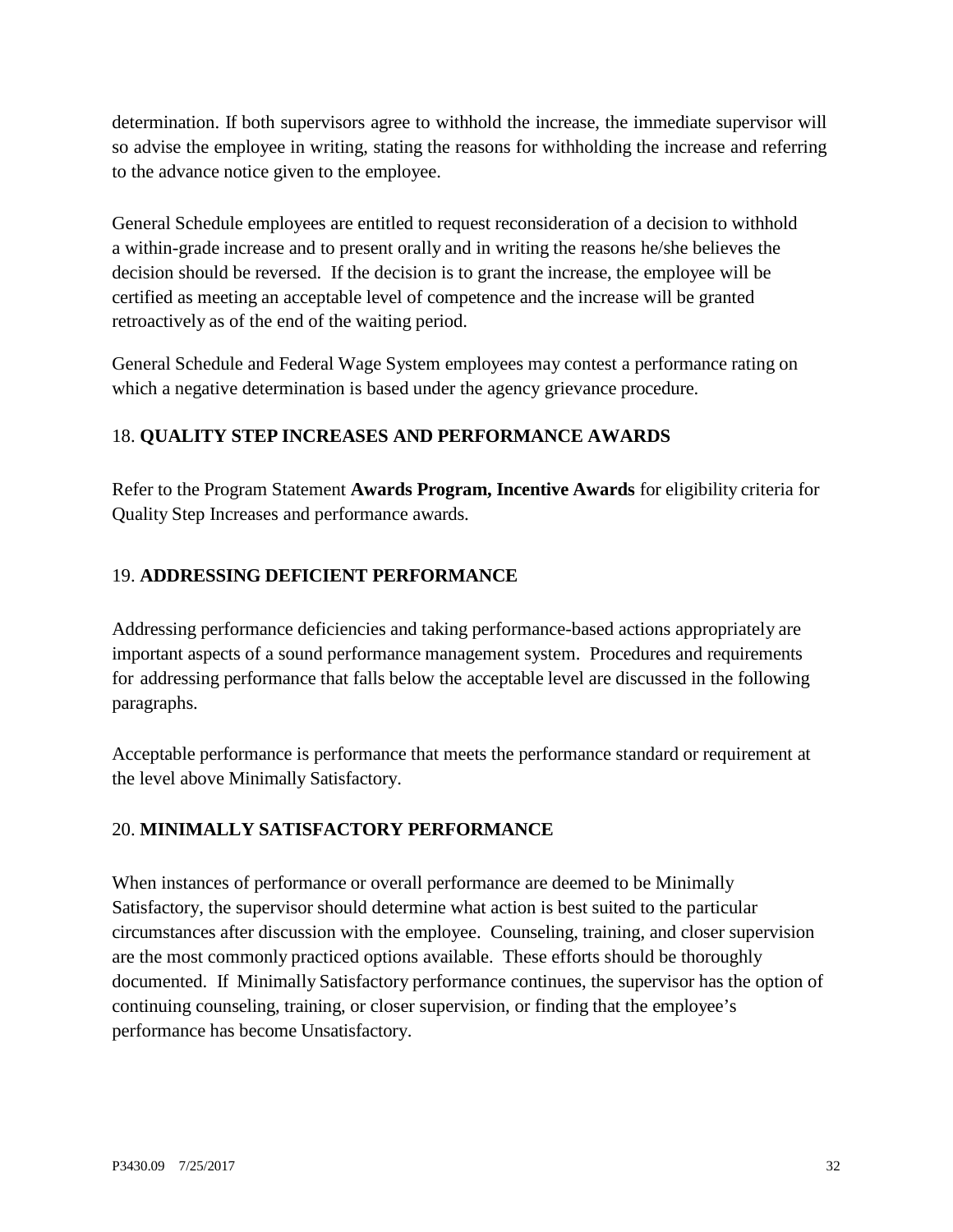#### <span id="page-32-0"></span>21. **UNSATISFACTORY PERFORMANCE**

These procedures will be followed at any time during the rating cycle when a supervisor records an instance of Unsatisfactory performance in one or more elements of the PWP. Again, employee performance below the Minimally Satisfactory level is considered Unsatisfactory.

a. **Unsatisfactory Performance Warning.** When a supervisor records an instance of an Unsatisfactory performance measure at any time during the rating cycle after the employee acknowledges the PWP, he/she will obtain concurrence with the employee's reviewing official and the servicing Human Resource Office. If the Unsatisfactory measure rating is approved, the rater will issue the employee a written warning of a potentially Unsatisfactory performance rating.

This warning letter must include:

(1) The objective(s) and measure(s) by which performance is Unsatisfactory.

(2) Specific examples of the Unsatisfactory performance.

Performance measures that must be attained to demonstrate acceptable performance in the position. The acceptable level for retention under the Bureau's five-level system is Minimally Satisfactory.

A reasonable opportunity period to demonstrate acceptable performance on the performance measures at issue, beginning upon the employee's receipt of the letter. This opportunity period will normally not be less than 30 days nor more than 90 days following the issuance of the warning letter and will be determined under the circumstances of the particular case. The initially established period may be extended at the agency's discretion for extenuating circumstances, such as extended periods of absence during the opportunity period.

(3) Notice that the employee must improve to the acceptable level by the conclusion of the opportunity period and must sustain that level of performance for at least one year from the start of the opportunity period.

(4) A structured performance improvement plan (PIP) to provide the employee opportunities to demonstrate acceptable performance. The PIP may include such activities as developmental assignments, structured employee assistance or counseling, formal training, on-the-job training, mentoring, or any other activity that the supervisor believes will afford the employee an opportunity to demonstrate acceptable performance. Careful records must be kept of assistance offered and results achieved under the PIP.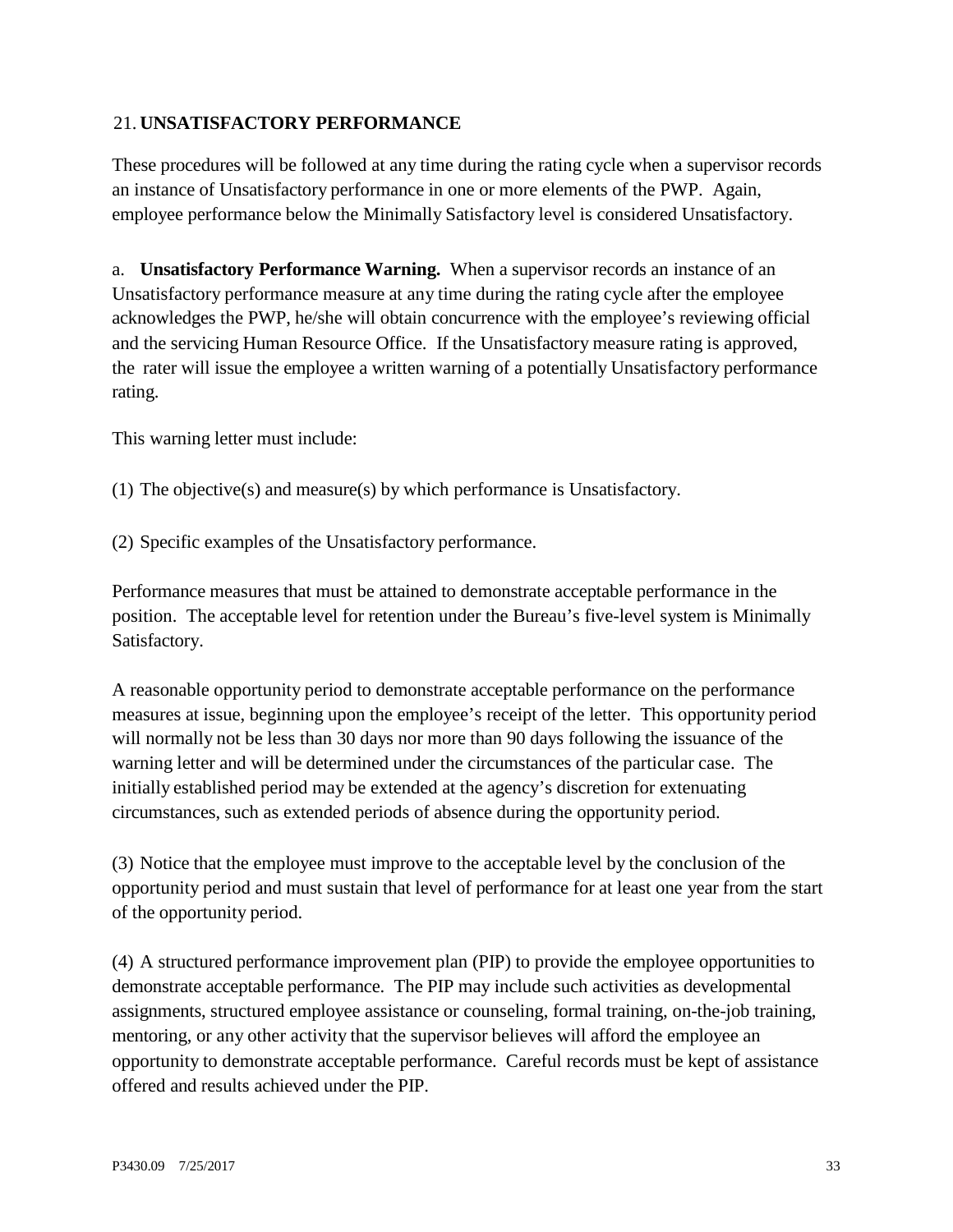(5) Explanation of actions which may be initiated if the Unsatisfactory performance continues or if acceptable performance is not demonstrated. Human Resource Managers will assist supervisors in preparing performance warning letters. Warning letters must be approved by the Regional HRM Office and the Employment Law Branch, OGC, before being issued to the employee.

b. **Improved Performance During the Opportunity Period**. If, at the conclusion of the opportunity period, the rating official determines that the employee has improved to an acceptable level in the element that formed the basis for the opportunity period, no further action will be taken. When it is time for the annual rating, the rating official will consider the instance of Unsatisfactory performance along with other recorded instances of performance for that element and give it appropriate weight in assigning the rating for that element.

c. **Additional Unsatisfactory Performance During the Opportunity Period**. If, at the conclusion of the opportunity period, the rating official determines that the employee has not improved to an acceptable level in the element that formed the basis for the opportunity period, the rating official will prepare an annual performance rating. The element will be rated Unsatisfactory and the proposed overall rating will be Unsatisfactory.

If it is not time for the annual rating and the reviewing official does not concur with the proposed Unsatisfactory rating, then no rating will be issued. However, if at any time during the remainder of the rating period the supervisor notes another instance of Unsatisfactory performance in the same element, he/she will again propose an Unsatisfactory rating.

If it is time for the annual rating and the reviewing official does not concur with the proposed Unsatisfactory rating, then the reviewing official's rating is the final rating. The reviewing official must adjust the individual element ratings to support the overall rating given and substantiate these changes in his/her comments on the rating form.

If the reviewing official concurs with the proposed Unsatisfactory rating, an Unsatisfactory rating is issued, together with a notice of proposed action in accordance with subsection 22 of this section.

#### d. **Additional Unsatisfactory Performance During the 12 Months Following the**

**Beginning of the Opportunity Period**. To demonstrate acceptable performance following a performance warning letter, employees are required to improve their performance to an acceptable level **and** sustain that level of performance for 12 months following the beginning of the opportunity period. Therefore, if a supervisor notes Unsatisfactory performance in the same element that formed the basis for the warning letter at any time during the 12 months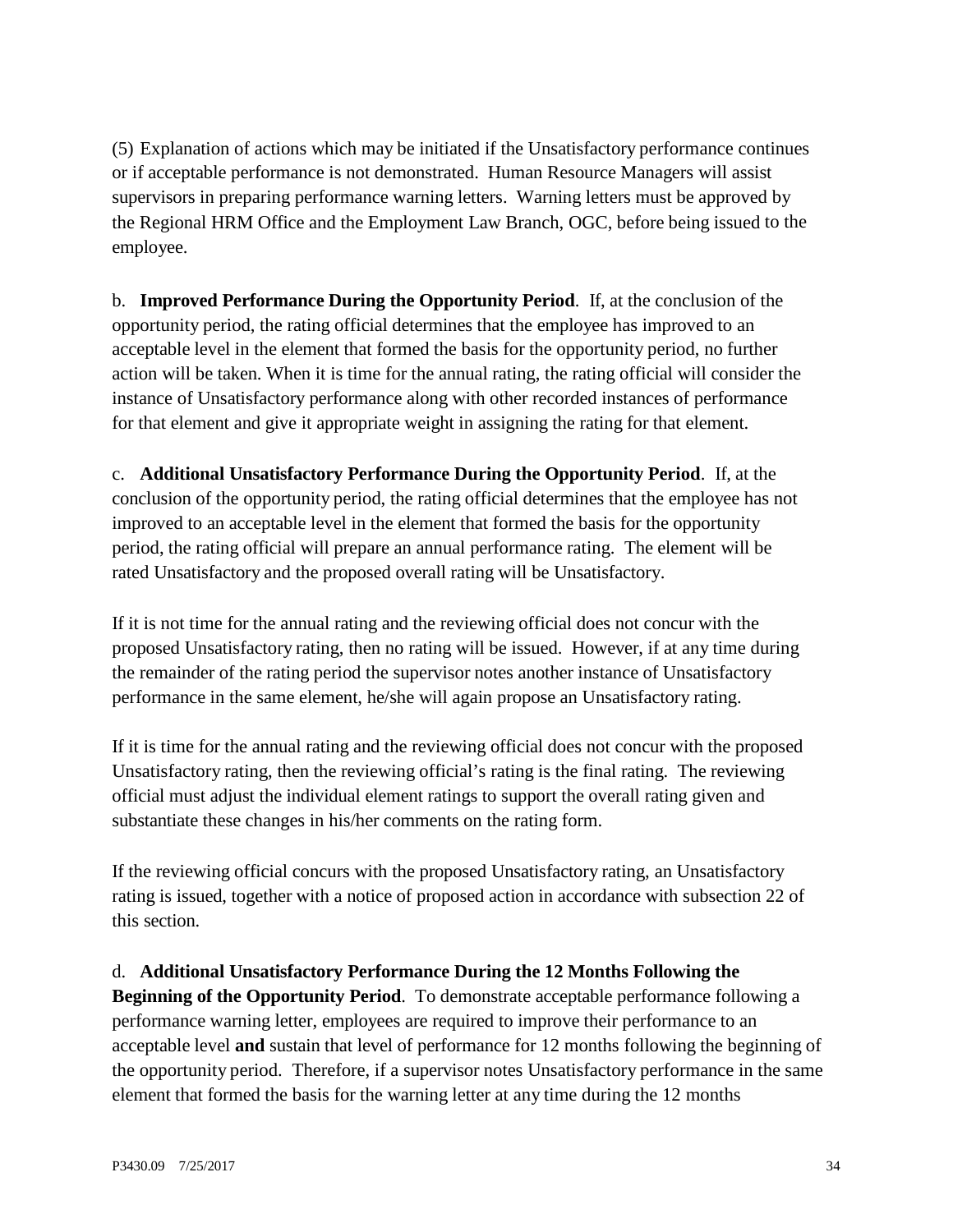following the beginning of the opportunity period, he/she will prepare a proposed Unsatisfactory rating as described in subsection 21c. This is the case even if the employee did demonstrate acceptable performance during the opportunity period or received a performance rating at or above the acceptable level since the issuance of the warning letter.

# <span id="page-34-0"></span>22. **PROPOSING AND TAKING ACTION BASED ON UNSATISFACTORY PERFORMANCE**

When the reviewing official approves and issues an Unsatisfactory performance rating, he/she will also issue a notice of proposed action in accordance with the following procedures:

- An employee who receives an Unsatisfactory rating may be reduced in grade, reassigned, or removed.
- An employee who is serving a one-year probationary period as a newly appointed supervisor or manager, and who does not satisfactorily perform his/her supervisory (or managerial) duties, may be returned to his/her former (or comparable) position and pay without right of appeal.
- A non-probationary employee whose reduction in grade or removal is proposed is entitled to:
	- $\triangleright$  Thirty calendar days' advance written notice, which specifies the action proposed, the specific instances of Unsatisfactory performance on which the proposed action is based, and the elements involved in each instance. These instances must have occurred within one year prior to the notice of proposed action.
	- $\triangleright$  The right to be represented by an attorney or other representative.
	- $\triangleright$  Fifteen calendar days to respond orally and/or in writing to the deciding official. The response time may be extended for a specified time as determined by the deciding official, but not for more than an additional 30 days.
	- $\triangleright$  A final written decision within 30 days after the expiration of the 30-day advance notice period. The written decision must specify the instances of Unsatisfactory performance upon which the action is based and may include any instances that occurred within a one-year period ending on the date of the notice of proposed action. The final decision must also include notice of the employee's right to appeal the action to the Merit Systems Protection Board, Equal Employment Opportunity Commission, or to file a grievance under the negotiated grievance procedure (but only one), the time limits for filing an appeal or grievance, and a copy of the MSPB appeal form and a copy (or access to a copy) of the MSPB regulations.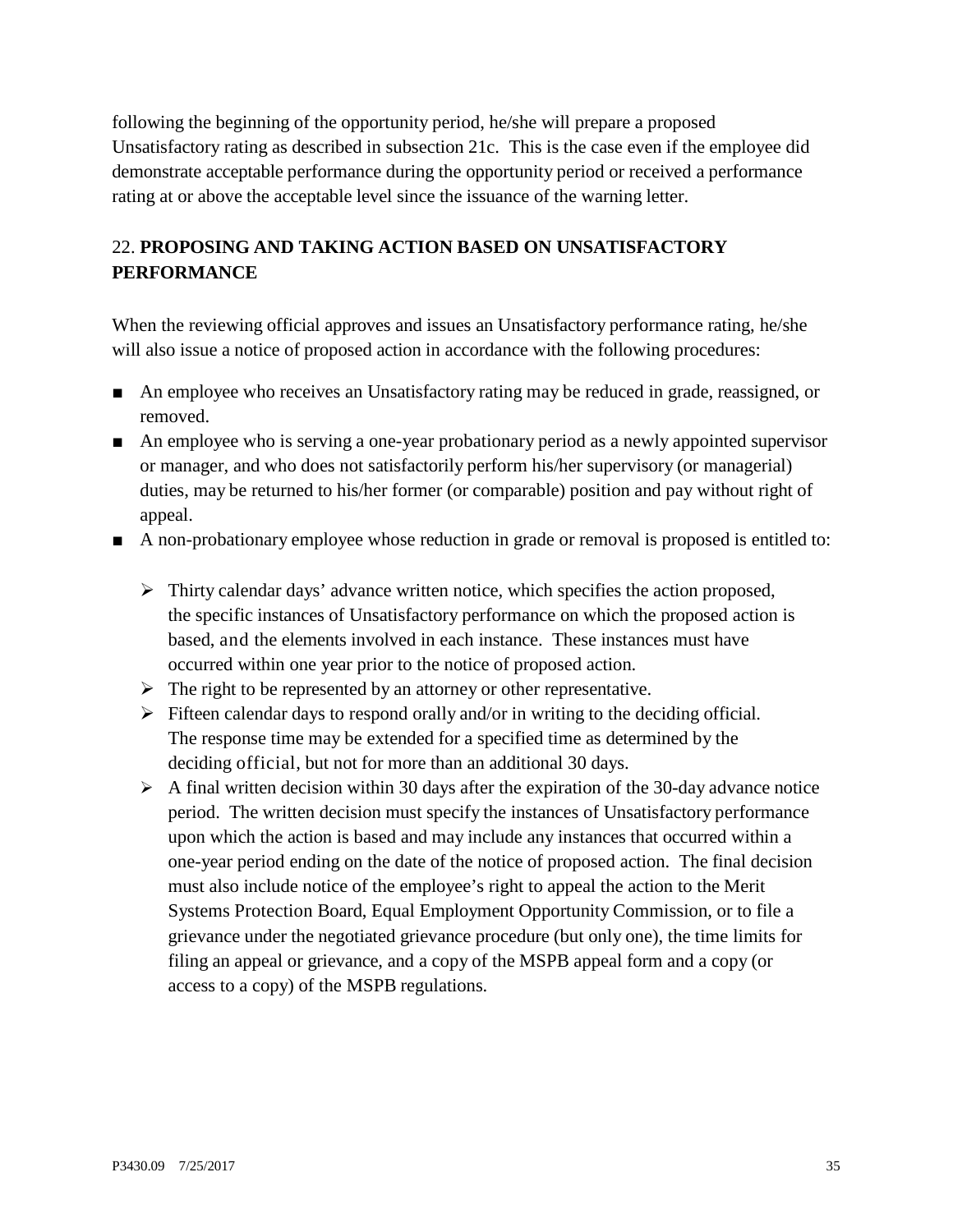# <span id="page-35-0"></span>Section 3. **Performance Evaluation Program for Senior Executive Service Members**

#### 1. **PURPOSE AND SCOPE**

Performance appraisals in the Senior Executive Service (SES) are used to hold senior executives accountable for their individual and organizational performance. This is accomplished by linking performance management with result-oriented goals (i.e., strategic planning goals, DOJ initiatives, and Presidential orders); setting and communicating goals and expectations; and systematically appraising senior executives using measures that balance organizational results with customer, employee, and other perspectives. The appraisals serve as the basis for determining pay, performance awards, development (such as identifying strengths and weaknesses)**,** retention, removal, and other personnel actions.

*Directives Referenced* 5 CFR Part 430 5 U.S.C., Chapter 43

#### 2. **RESPONSIBILITIES**

- SES Wardens are rated by the Regional Director.
- Complex Wardens serve as the Rating Official for other SES Wardens at correctional complexes.
- Senior Deputy Assistant Directors are rated by the respective Assistant Director.
- All other SES members are rated by their respective Senior Deputy Assistant Director.
- Assistant and Regional Directors are rated by the Deputy Director.
- The Deputy Director is rated by the Director.

Completed SES performance appraisals are reviewed by a Performance Review Board, which is established by selected components of DOJ. The Director is the final approving authority for SES evaluations.

Performance awards are reviewed and approved through the Assistant Attorney General for Administration to the appropriate appointing authority; i.e., the Deputy or Associate Attorney General.

Annually, a workgroup will convene to review performance measures from the previous rating cycle and develop new performance measures and requirements for SES members. These measures and requirements will be linked with agency or Department strategic plans.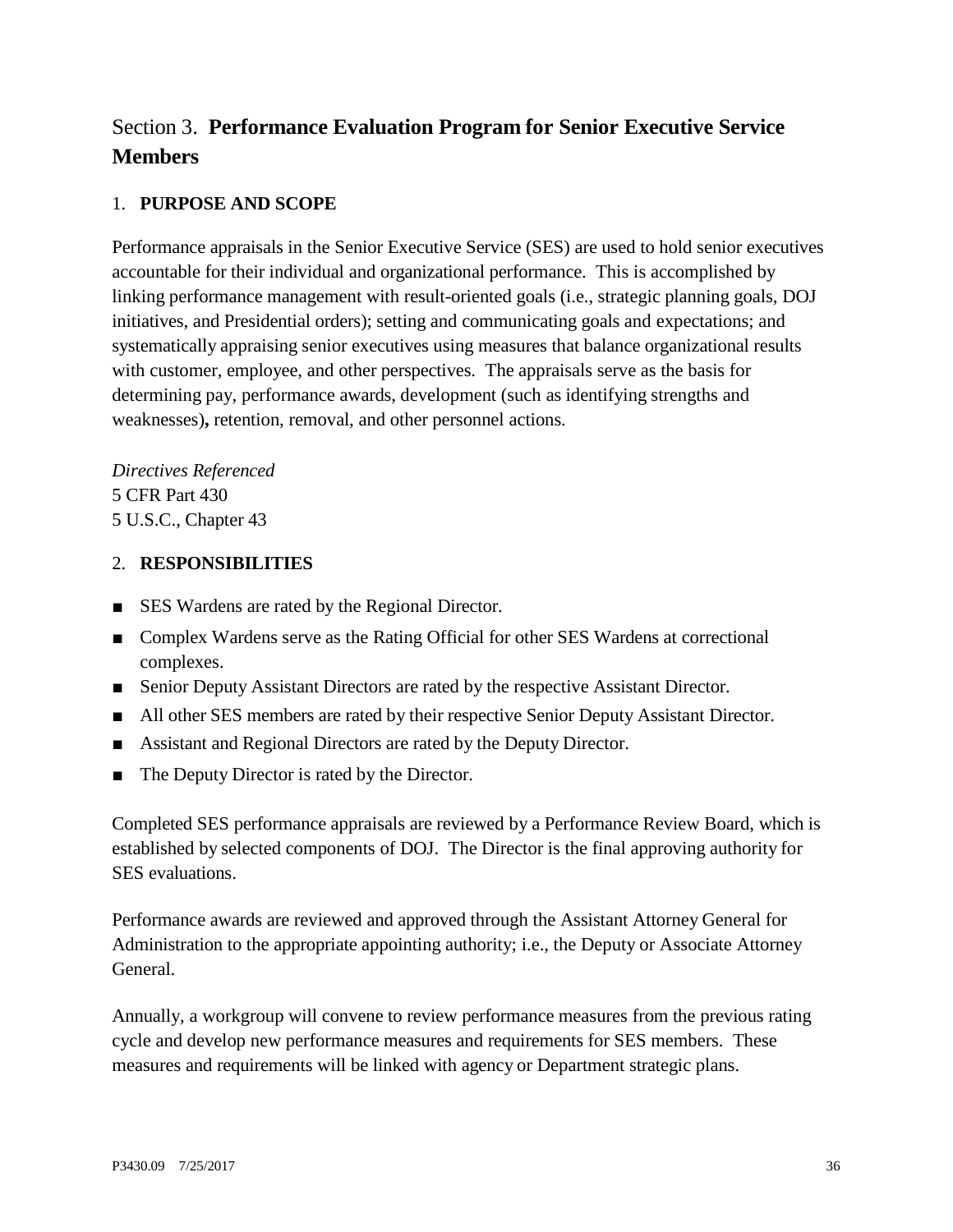#### 3. **PROCEDURES**

SES evaluations will be based on Performance Work Plan (PWP) progress reviews in the five critical elements outlined by the OPM Basic Appraisal System:

- Leading People.
- Leading Change.
- Business Acumen.
- Building Coalitions.
- Results Driven.

The performance appraisal period for SES members is October 1 through September 30 of the following year, unless advanced or delayed by appropriate authority.

Supervisors must monitor the performance of senior executives and provide feedback regarding progress in accomplishing performance elements. This can be conducted informally, but must be completed in writing at least once during the appraisal period.

Supervisors can modify the Performance Work Plan, as appropriate, at any time during the appraisal period to reflect changing priorities or shifts in organizational goals. However, senior executives must be provided the minimum appraisal period before receiving a rating of record.

The minimum appraisal period before a rating of record can be assigned is 90 days.

SES evaluations are completed using the SES Performance Management System Executive Performance Agreement form.

At the time of the rating, the rating official will advise the senior executive of his/her right to respond in writing to any aspect of the rating and to have that rating and written response reviewed at a higher executive level. If a senior executive wishes to request a higher level review, the request must be made to the rating official within 7 calendar days from the date of the issuance of the initial rating.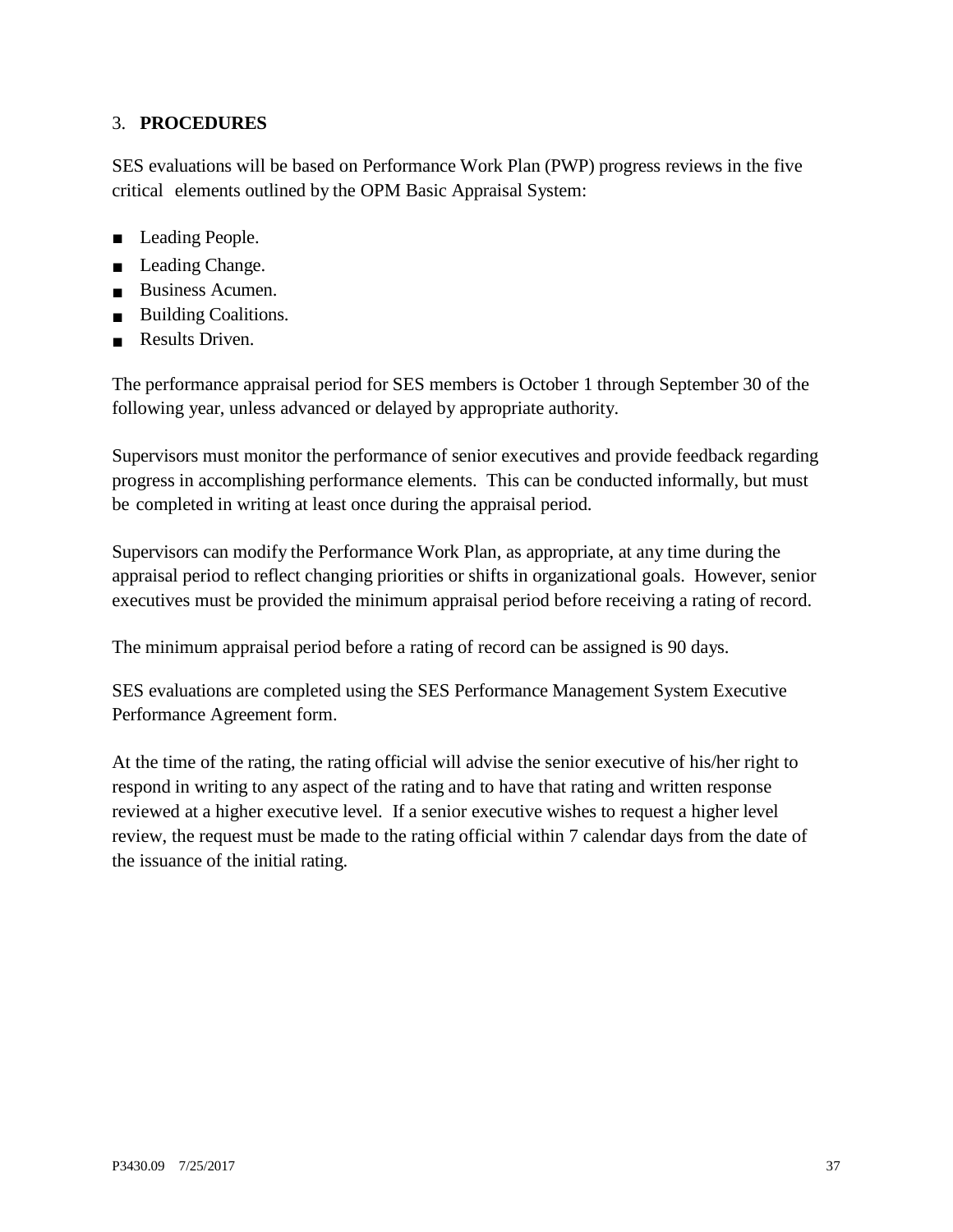JUL 17

#### U.S. DEPARTMENT OF JUSTICE **FEDERAL BUREAU OF PRISONS**

| A.1. Name of Employee (Last, First, MI) 2.SSN                                                                                                                   |  |          |                   | 3. Position Title                      | 4. Department/Duty Station                                                                                         |    | 5. Rating Period |      |      |   |
|-----------------------------------------------------------------------------------------------------------------------------------------------------------------|--|----------|-------------------|----------------------------------------|--------------------------------------------------------------------------------------------------------------------|----|------------------|------|------|---|
|                                                                                                                                                                 |  |          |                   |                                        |                                                                                                                    |    | From             |      | To   |   |
| 7. Standard Set #<br>6.Series/Grade                                                                                                                             |  |          |                   |                                        | 8. The set of elements and standards appropriate to the employee's position have been reviewed and are understood. |    |                  |      |      |   |
|                                                                                                                                                                 |  | Employee |                   |                                        | Rating Official<br>Date                                                                                            |    |                  |      | Date |   |
| <b>B. PROGRESS REVIEW</b>                                                                                                                                       |  |          |                   |                                        | C. PERFORMANCE ACHIEVEMENTS                                                                                        |    |                  |      |      |   |
| 1. Job Element #1                                                                                                                                               |  |          |                   | 1. Job Element #1                      |                                                                                                                    | U  | ΜS               | S    | ЕX   | O |
| 2. Job Element #2                                                                                                                                               |  |          | 2. Job Element #2 |                                        | U                                                                                                                  | MS | S                | ЕX   | O    |   |
| 3. Job Element #3                                                                                                                                               |  |          | 3. Job Element #3 |                                        | U                                                                                                                  | MS | S                | ЕX   | O    |   |
| 4. Job Element #4                                                                                                                                               |  |          | 4. Job Element #4 |                                        | U                                                                                                                  | MS | S                | ЕX   | O    |   |
| 5. Job Element #5                                                                                                                                               |  |          |                   | 5. Job Element #5                      |                                                                                                                    | U  | ΜS               | S    | ЕX   | O |
| 6. Job Element #6                                                                                                                                               |  |          |                   | 6. Job Element #6                      |                                                                                                                    | U  | MS               | S    | ЕX   | O |
| 7. Job Element #7                                                                                                                                               |  |          | 7. Job Element #7 |                                        | U                                                                                                                  | ΜS | S                | ЕX   | O    |   |
| 8. PROGRESS REVIEW. Sign and date to acknowledge<br>that progress to date has been discussed.                                                                   |  |          |                   | D. Rater's Comments:                   |                                                                                                                    |    |                  |      |      |   |
| Employee                                                                                                                                                        |  | Date     |                   |                                        |                                                                                                                    |    |                  |      |      |   |
| Rating Official<br>Date                                                                                                                                         |  |          |                   | Rating Official<br>Date                |                                                                                                                    |    |                  |      |      |   |
| E. REVIEWER'S COMMENTS:                                                                                                                                         |  |          |                   | F. CHIEF EXECUTIVE OFFICER'S COMMENTS: |                                                                                                                    |    |                  |      |      |   |
| Overall Performance Rating<br>$\circ$<br>U<br>ΜS<br>S<br>ЕX                                                                                                     |  |          |                   |                                        |                                                                                                                    |    |                  |      |      |   |
| Reviewing Official                                                                                                                                              |  | Date     |                   |                                        | Chief Executive Officer                                                                                            |    |                  | Date |      |   |
| G. FINAL DISCUSSION. I acknowledge that a final discussion of my overall performance has taken place with the rating official.                                  |  |          |                   |                                        |                                                                                                                    |    |                  |      |      |   |
| Employee:<br>Date:                                                                                                                                              |  |          |                   |                                        |                                                                                                                    |    |                  |      |      |   |
| H. TRAINING AND CAREER DEVELOPMENT                                                                                                                              |  |          |                   |                                        |                                                                                                                    |    |                  |      |      |   |
| 1. Specify areas in which employee should receive training to improve skills and/or knowledge required in present<br>position and type of training recommended. |  |          |                   |                                        |                                                                                                                    |    |                  |      |      |   |

2. Specify training and other developmental activities where change is required to enhance career advancement and promotion potential

Copy to employee at - initial discussion & progress review; Copy to employee at - end-of-year appraisal; Copy to rater at - end-of-year appraisal; Record copy - Personnel Office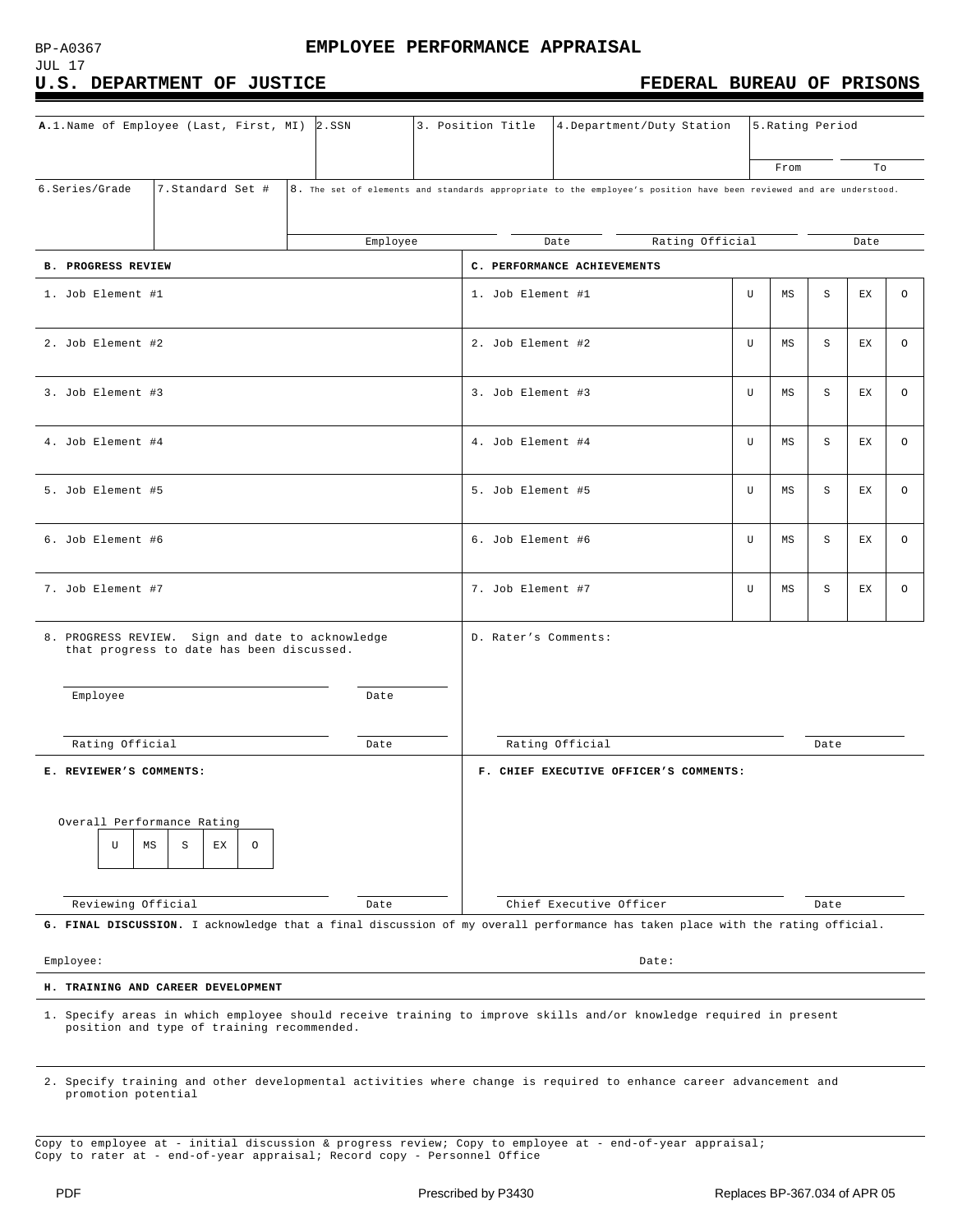**GENERAL INSTRUCTIONS** - Prepare this form in accordance with instructions included on form and indicated below. Complete Section A(1-8) at the time of discussion of standards at the beginning of the evaluation period. Complete Section B(1-8) at the progress review. Complete Sections C(1-7), D, E, F, G, H at the end-of-year formal appraisal. Refer to Chapter 430 of the Civilian Personnel Manual or "A Rater's Reference Guide to Performance Appraisal in the BOP" for instructions on appraisal procedures. **ADDITIONAL PAGES** - If additional pages are necessary, type them on a separate page with the heading "EMPLOYEE PERFORMANCE APPRAISAL CONTINUATION SHEET," followed by the employee's name, social security number, and the rating period. See the enclosed Continuation Sheet exemplar.

#### **SPECIFIC INSTRUCTIONS**

|        | Section A - EMPLOYMENT INFORMATION AND INITIAL DISCUSSION                                                                                                                                                                                                                   |
|--------|-----------------------------------------------------------------------------------------------------------------------------------------------------------------------------------------------------------------------------------------------------------------------------|
| Item 1 | - Fill in employee's full name, last name first                                                                                                                                                                                                                             |
| Item 2 | - Use 9 digits for Social Security Number.                                                                                                                                                                                                                                  |
| Item 3 | - Enter employee's position title (organizational).                                                                                                                                                                                                                         |
| Item 4 | - Enter department and institution where performance is being appraised.                                                                                                                                                                                                    |
| Item 5 | - Enter beginning and ending dates for this rating period.                                                                                                                                                                                                                  |
| Item 6 | - Enter 5 digit series code/enter 2 digit grade--DO NOT INCLUDE STEP LEVEL.                                                                                                                                                                                                 |
| Item 7 | - Enter set number for the standards used for the employee. Follow instructions in                                                                                                                                                                                          |
|        | Chapter 430 of the Civilian Personnel Manual.                                                                                                                                                                                                                               |
| Item 8 | - Employee and Rater must review the set of elements and standards appropriate to<br>employee's position. The employee must then sign and date the first 2 spaces                                                                                                           |
|        | provided and the Rater must sign and date the last two spaces provided.                                                                                                                                                                                                     |
|        | Section B - PROGRESS REVIEW                                                                                                                                                                                                                                                 |
|        | Item 1-7 - Indicate the brief 1 to 5 word title of each job element. Enter narrative evaluation<br>of employee's performance for the applicable elements for progress review. Use the<br>appropriate set of elements and standards to complete this section. Enter "NA" for |
| Item 8 | any element(s) not applicable to this employee.<br>After Discussion of employee's performance the employee and rating official must sign<br>and date in this section.                                                                                                       |
|        | Section C - FINAL EVALUATION<br>Item 1-7 - Enter narrative comments of employee's performance achievements. Use the appropriate<br>set of elements and standards to complete this section. Enter "NA" for any                                                               |

element(s) not applicable to this employee. Carefully circle the final evaluation for each element.

U = Unacceptable MS = Minimally Satisfactory S = Successful EX = Excellent O = Outstanding

Section D - RATER'S COMMENTS Enter narrative comments to support a proposed overall final evaluation. Rater must sign and date this section.

Section E - REVIEWER'S COMMENTS Complete the Overall Performance Rating block based upon input of the Rater. Carefully circle the appropriate block. To determine the overall performance rating refer to procedures specified in Chapter 430 of the Civilian Personnel Manual. Enter narrative comments to support an overall performance rating. Reviewer must sign and date this section.

Section F - CHIEF EXECUTIVE OFFICER'S COMMENTS Space is provided for narrative comments of Chief Executive Officer, if required.

Section G - FINAL DISCUSSION

Employee's signature in this section acknowledges that a final discussion of overall performance has taken place with rating official. (If employee wishes to contribute any comments, attach separate sheet.)

Section H - TRAINING AND CAREER DEVELOPMENT Space is provided for Rater to indicate training or other developmental activities to improve employee's skill and/or knowledge and to enhance employee's career advancement and promotion potential.